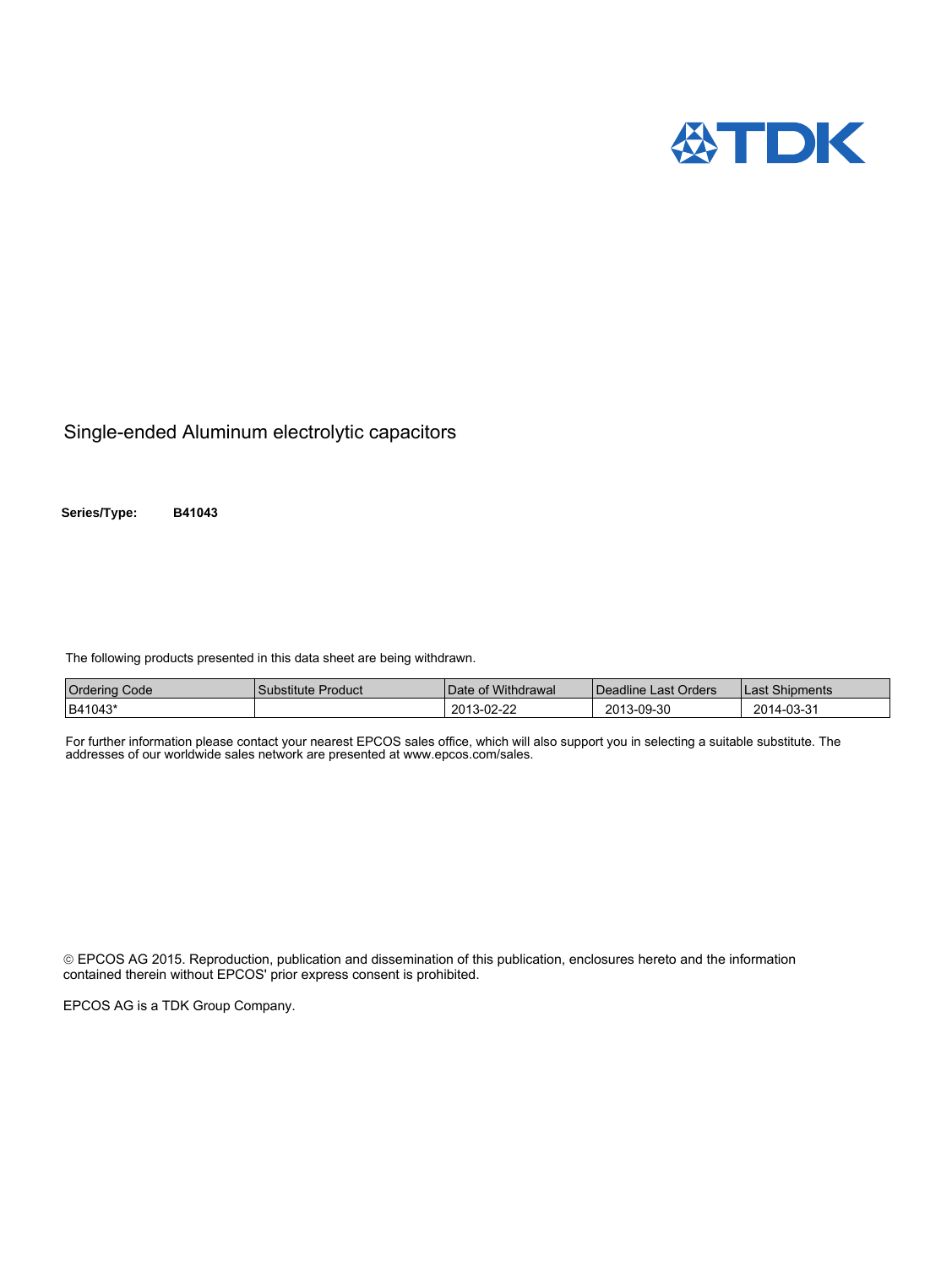# ■ Professional switch mode power supplies

**Long-life grade capacitors for professional applications Very low impedance – 105** °**C**

**Very low impedance – 105** °**C**

# **Features**

**Applications** 

- RoHS-compatible
- High C/V value
- Low impedance at high frequencies
- High reliability
- Load life of 5000 h at 105 °C

# **Construction**

- Radial leads
- Aluminum case, fully insulated
- Charge-discharge proof
- Minus pole marking on the insulating sleeve
- Case with safety vent from diameter 8 mm

# **Delivery mode**

- Bulk
- Taped, Ammo pack
- Cut
- Kinked



**ATDK** 



**Single-ended capacitors B41043**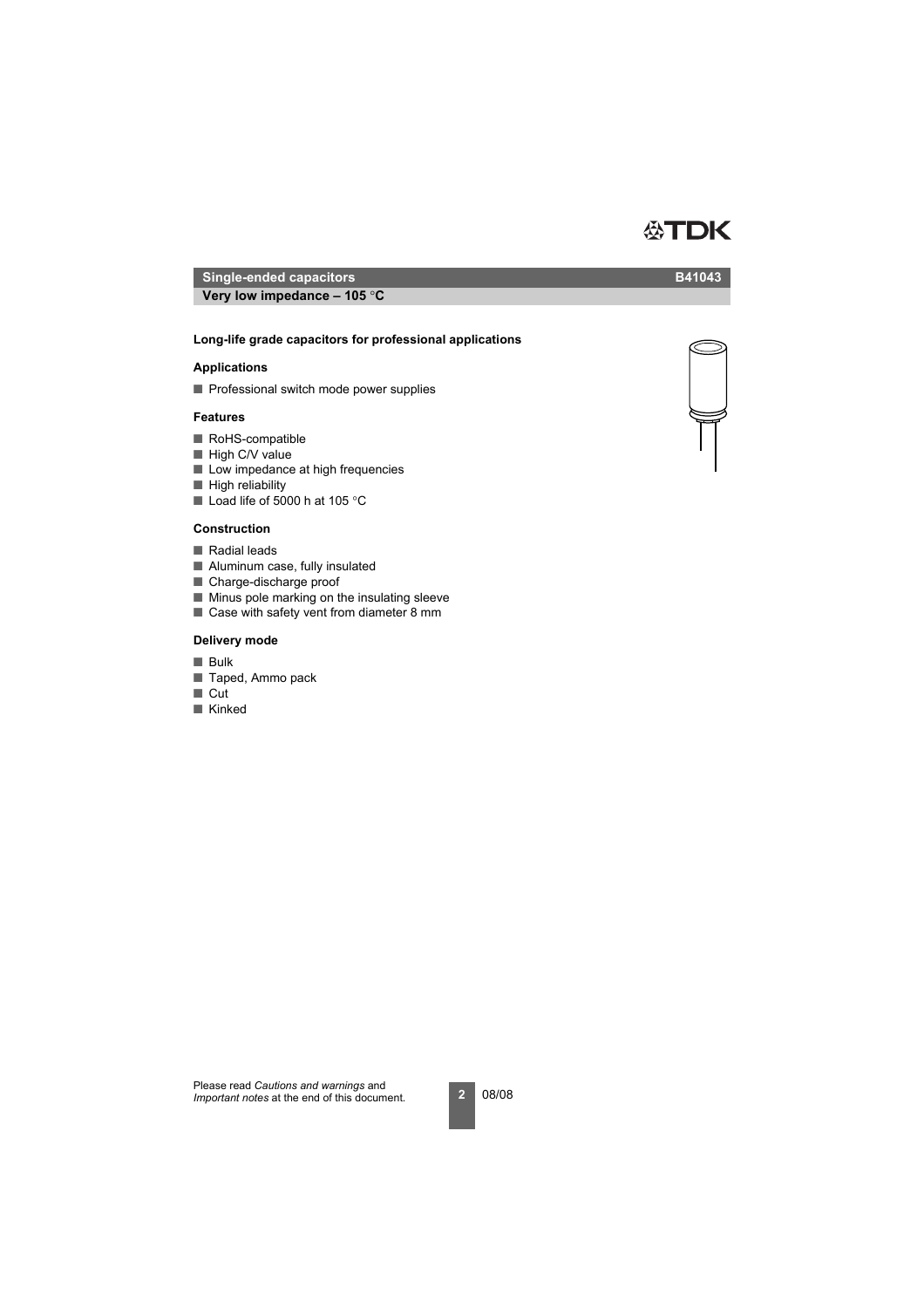

# **Very low impedance – 105** °**C**

### **Specifications and characteristics in brief**

| Rated voltage $V_R$                                           | $6.350$ V DC                                                                                                                                                                                                                 |                                                                                                                                                                                                                                                            |        |  |        |                  |        |         |  |  |
|---------------------------------------------------------------|------------------------------------------------------------------------------------------------------------------------------------------------------------------------------------------------------------------------------|------------------------------------------------------------------------------------------------------------------------------------------------------------------------------------------------------------------------------------------------------------|--------|--|--------|------------------|--------|---------|--|--|
| Operating temp. range                                         |                                                                                                                                                                                                                              | $-55$ °C $$ +105 °C                                                                                                                                                                                                                                        |        |  |        |                  |        |         |  |  |
| Rated capacitance $C_{\rm R}$<br>(20 °C, 120 Hz)              |                                                                                                                                                                                                                              | $0.4715000 \mu F$                                                                                                                                                                                                                                          |        |  |        |                  |        |         |  |  |
| Capacitance tolerance                                         | $\pm 20\% \triangleq M$                                                                                                                                                                                                      |                                                                                                                                                                                                                                                            |        |  |        |                  |        |         |  |  |
| Load life<br>(105 °C, $V_R$ , $I_{AC,R}$ )                    |                                                                                                                                                                                                                              | 2000 h for $d = 56.3$ mm<br>Requirements:<br>$\Delta C/C \leq \pm 20\%$ of initial value<br>3000 h for $d = 8$ mm<br>5000 h for $d \ge 10$ mm<br>$\tan \delta \leq 2$ times initial specified limit<br>$\leq$ initial specified limit<br>I <sub>leak</sub> |        |  |        |                  |        |         |  |  |
| Leakage current $I_{\text{leak}}$<br>(20 °C, after 5 minutes) | $I_{\mathsf{leak}} \le 0.03~\mu A \cdot \left(\frac{C_R}{\mu F} \cdot \frac{V_R}{V}\right)$ or 4 $\mu A$ , wichever is greater                                                                                               |                                                                                                                                                                                                                                                            |        |  |        |                  |        |         |  |  |
| Dissipation factor (max.)<br>(20 °C, 120 Hz)                  | $V_R$ (V DC)                                                                                                                                                                                                                 | 6.3                                                                                                                                                                                                                                                        | 10     |  | 16     | 25               | 35     | 50      |  |  |
|                                                               | tan $\delta$                                                                                                                                                                                                                 | 0.22                                                                                                                                                                                                                                                       | 0.19   |  | 0.16   | 0.14             | 0.12   | 0.10    |  |  |
|                                                               | For capacitance higher than 1000 $\mu$ F add 0.02 for every increase of<br>1000 µF.                                                                                                                                          |                                                                                                                                                                                                                                                            |        |  |        |                  |        |         |  |  |
| Low temperature stability                                     | $V_R$ (V DC)                                                                                                                                                                                                                 | 6.3                                                                                                                                                                                                                                                        | 10     |  | 16     | 25               | 35     | 50      |  |  |
| (impedance ratio)<br>(120 Hz)                                 | $Z(-55 °C)$<br>$Z(+20 °C)$                                                                                                                                                                                                   | 4                                                                                                                                                                                                                                                          | 4      |  | 3      | 3                | 3      | 2       |  |  |
| Shelf life                                                    | After storage for 1000 h at 105 $\degree$ C, the capacitors shall meet the require-<br>ment of load life test after reforming process. After test: $V_R$ to be applied<br>for 30 minutes, 24 to 48 hours before measurement. |                                                                                                                                                                                                                                                            |        |  |        |                  |        |         |  |  |
| Frequency multiplier for                                      |                                                                                                                                                                                                                              | 50 Hz                                                                                                                                                                                                                                                      | 120 Hz |  | 500 Hz | 1 kHz            | 10 kHz | 100 kHz |  |  |
| rated ripple current                                          | $0.4727 \mu F$                                                                                                                                                                                                               | 0.40                                                                                                                                                                                                                                                       | 0.55   |  | 0.65   | 0.80             | 0.90   | 1.00    |  |  |
|                                                               | 33  330 µF                                                                                                                                                                                                                   | 0.60                                                                                                                                                                                                                                                       | 0.70   |  | 0.80   | 0.90             | 0.95   | 1.00    |  |  |
|                                                               | 390  1000 µF                                                                                                                                                                                                                 | 0.65                                                                                                                                                                                                                                                       | 0.80   |  | 0.85   | 0.98             | 1.00   | 1.00    |  |  |
|                                                               | 1200 µF                                                                                                                                                                                                                      | 0.80                                                                                                                                                                                                                                                       | 0.90   |  | 0.95   | 0.98             | 1.00   | 1.00    |  |  |
| Temperature multiplier                                        | +70 °C                                                                                                                                                                                                                       |                                                                                                                                                                                                                                                            | +85 °C |  |        | +105 $\degree$ C |        |         |  |  |
| for rated ripple current                                      | 1.96                                                                                                                                                                                                                         |                                                                                                                                                                                                                                                            | 1.68   |  |        | 1.00             |        |         |  |  |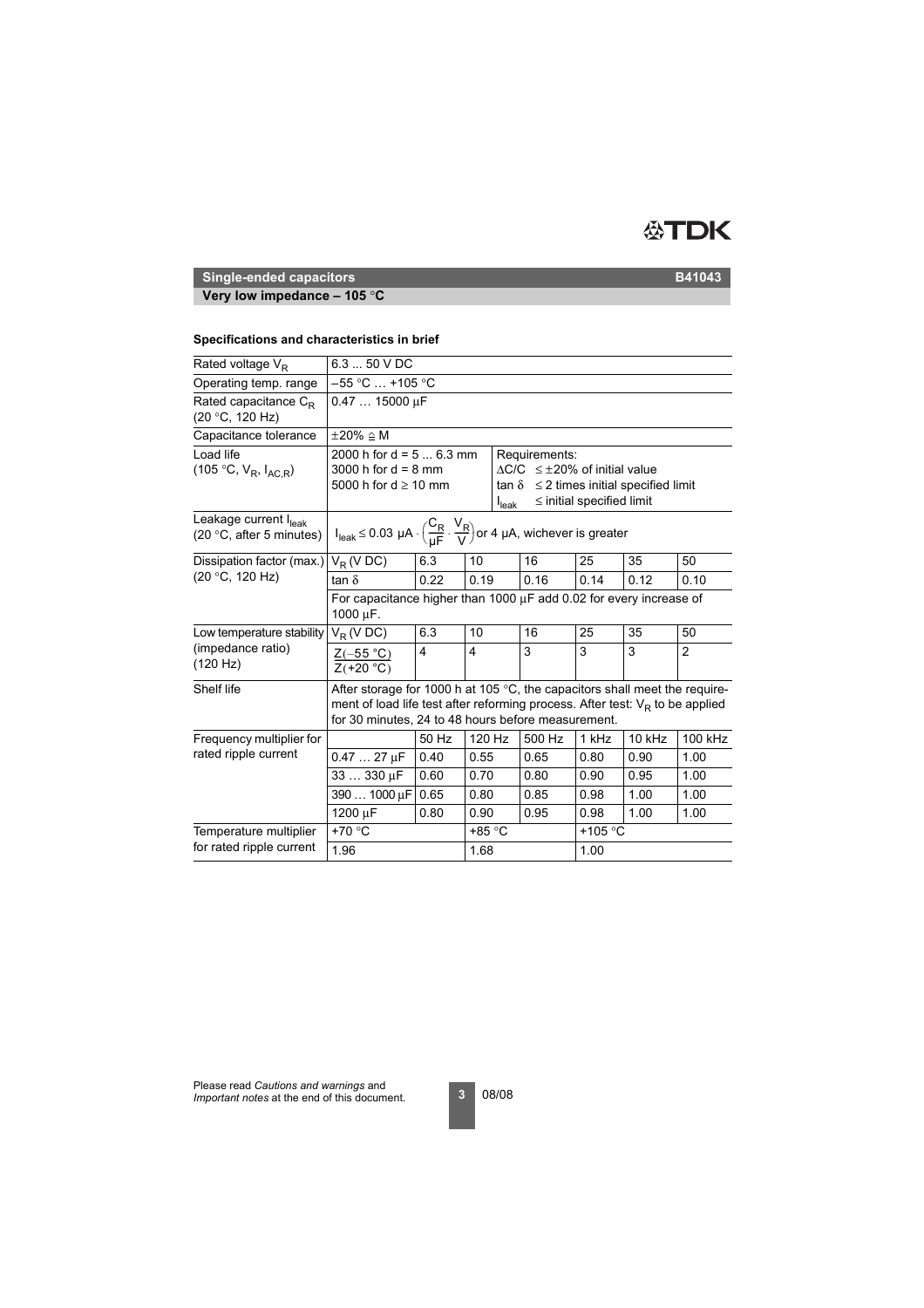

**Very low impedance – 105** °**C**

### **Dimensional drawing**



Safety vent for diameter  $\geq 8$  mm.

### **Case dimensions**

| $d \times l$        | $d_{\text{max}} \times I_{\text{max}}$ | a             | $\mathbf b$   |
|---------------------|----------------------------------------|---------------|---------------|
| mm                  | <sub>mm</sub>                          | mm            | mm            |
| $5 \times 11$       | $5.5 \times 12.5$                      | $2.0 \pm 0.5$ | $0.5 \pm 0.1$ |
| $6.3 \times 11$     | $6.8 \times 12.5$                      | $2.5 \pm 0.5$ | $0.5 \pm 0.1$ |
| $6.3 \times 15$     | $6.8 \times 16.5$                      | $2.5 \pm 0.5$ | $0.5 \pm 0.1$ |
| $\times$ 11.5<br>8  | $8.5 \times 13.0$                      | $3.5 \pm 0.5$ | $0.6 \pm 0.1$ |
| $\times$ 12.5<br>10 | $11.0 \times 14.0$                     | $5.0 \pm 0.5$ | $0.6 \pm 0.1$ |
| $\times$ 16<br>10   | $11.0 \times 17.5$                     | $5.0 \pm 0.5$ | $0.6 \pm 0.1$ |
| 10<br>$\times 20$   | $11.0 \times 21.5$                     | $5.0 \pm 0.5$ | $0.6 \pm 0.1$ |
| $\times 25$<br>10   | $11.0 \times 27.0$                     | $5.0 \pm 0.5$ | $0.6 \pm 0.1$ |
| 10<br>$\times$ 31.5 | $11.0 \times 33.5$                     | $5.0 \pm 0.5$ | $0.6 \pm 0.1$ |
| $12.5 \times 20$    | $13.5 \times 22.0$                     | $5.0 \pm 0.5$ | $0.6 \pm 0.1$ |
| $12.5 \times 25$    | $13.5 \times 27.0$                     | $5.0 \pm 0.5$ | $0.6 \pm 0.1$ |
| $12.5 \times 31.5$  | $13.5 \times 33.5$                     | $5.0 \pm 0.5$ | $0.6 \pm 0.1$ |
| $12.5 \times 35.5$  | $13.5 \times 37.5$                     | $5.0 \pm 0.5$ | $0.6 \pm 0.1$ |
| $12.5 \times 40$    | $13.5 \times 42.0$                     | $5.0 \pm 0.5$ | $0.6 \pm 0.1$ |
| $\times$ 31.5<br>16 | $17.0 \times 33.5$                     | $7.5 \pm 0.5$ | $0.8 \pm 0.1$ |
| 16<br>$\times$ 35.5 | $17.0 \times 37.5$                     | $7.5 \pm 0.5$ | $0.8 \pm 0.1$ |
| 16<br>$\times$ 40   | $17.0 \times 42.0$                     | $7.5 \pm 0.5$ | $0.8 \pm 0.1$ |
| 18<br>$\times$ 35.5 | $19.0 \times 37.5$                     | $7.5 \pm 0.5$ | $0.8 \pm 0.1$ |
| 18<br>$\times$ 40   | $19.0 \times 42.0$                     | $7.5 \pm 0.5$ | $0.8 \pm 0.1$ |
|                     |                                        |               |               |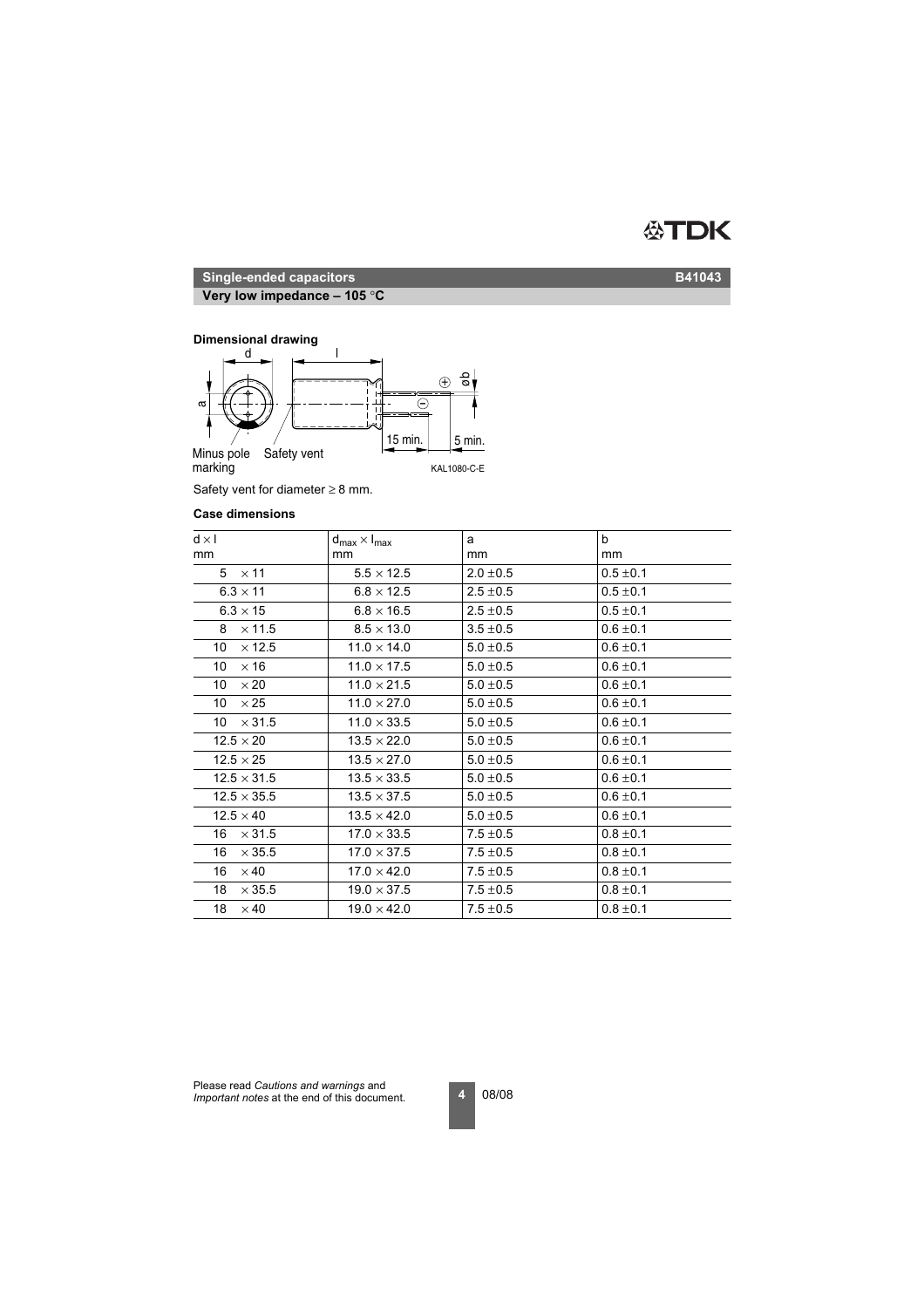

**Very low impedance – 105** °**C**

# **Overview of available types**

| $V_R$ (V DC) | 6.3                               | 10                  | 16                  |
|--------------|-----------------------------------|---------------------|---------------------|
|              | Case dimensions $d \times l$ (mm) |                     |                     |
| $C_R(\mu F)$ |                                   |                     |                     |
| 47           |                                   |                     | $\times$ 11<br>5    |
| 56           |                                   |                     | 5<br>$\times$ 11    |
| 68           |                                   | $\times$ 11<br>5    | $6.3 \times 11$     |
| 82           |                                   | $5 \times 11$       | $6.3 \times 11$     |
| 100          | $\times$ 11<br>5                  | $6.3 \times 11$     | $6.3 \times 11$     |
| 120          | $\times$ 11<br>5                  | $6.3 \times 11$     | $6.3 \times 11$     |
| 150          | $6.3 \times 11$                   | $6.3 \times 11$     | $6.3\times15$       |
| 180          | $6.3 \times 11$                   | $6.3 \times 11$     | $6.3\times15$       |
| 220          | $6.3 \times 11$                   | $6.3 \times 15$     | $\times$ 11.5<br>8  |
| 270          | $6.3 \times 15$                   | $6.3 \times 15$     | $\times$ 15<br>8    |
| 330          | $6.3 \times 15$                   | $\times$ 11.5<br>8  | $\times$ 15<br>8    |
| 390          | $\times$ 11.5<br>8                | $\times$ 15<br>8    | $\times\,20$<br>8   |
| 470          | $\times$ 15<br>8                  | $\times$ 15<br>8    | $\times 20$<br>8    |
| 560          | $\times$ 15<br>8                  | $\times 20$<br>8    | $\times 20$<br>10   |
| 680          | $\times 20$<br>8                  | $\times 20$<br>8    | $\times 20$<br>10   |
| 820          | $\times 20$<br>8                  | $\times 20$<br>10   | $\times 25$<br>10   |
| 1000         | 10<br>$\times 20$                 | 10<br>$\times 20$   | $\times$ 31.5<br>10 |
| 1200         | $\times 20$<br>10                 | $\times 25$<br>10   | $12.5 \times 20$    |
| 1500         | $\times\,25$<br>10                | $\times$ 31.5<br>10 | $12.5\times25$      |
| 1800         | $\times$ 31.5<br>10               | $12.5 \times 20$    | $12.5 \times 31.5$  |
| 2200         | $\times$ 31.5<br>10               | $12.5 \times 25$    | $12.5 \times 31.5$  |
| 2700         | $12.5 \times 25$                  | $12.5 \times 31.5$  | $12.5 \times 35.5$  |
| 3300         | $12.5 \times 25$                  | $12.5\times35.5$    | $12.5 \times 40$    |
| 3900         | $12.5 \times 31.5$                | $12.5 \times 40$    | $\times$ 31.5<br>16 |
| 4700         | $12.5 \times 35.5$                | $\times$ 31.5<br>16 | $\times$ 35.5<br>16 |
| 5600         | $12.5 \times 40$                  | $\times$ 35.5<br>16 | $\times$ 40<br>16   |
| 6800         | $\times$ 31.5<br>16               | $\times$ 35.5<br>16 | $\times$ 35.5<br>18 |
| 8200         | 16<br>$\times$ 35.5               | $\times$ 40<br>16   | 18<br>$\times$ 40   |
| 10000        | $\times$ 40<br>16                 | 18<br>$\times$ 40   |                     |
| 12000        | $\times$ 35.5<br>18               |                     |                     |
| 15000        | $\times$ 40<br>18                 |                     |                     |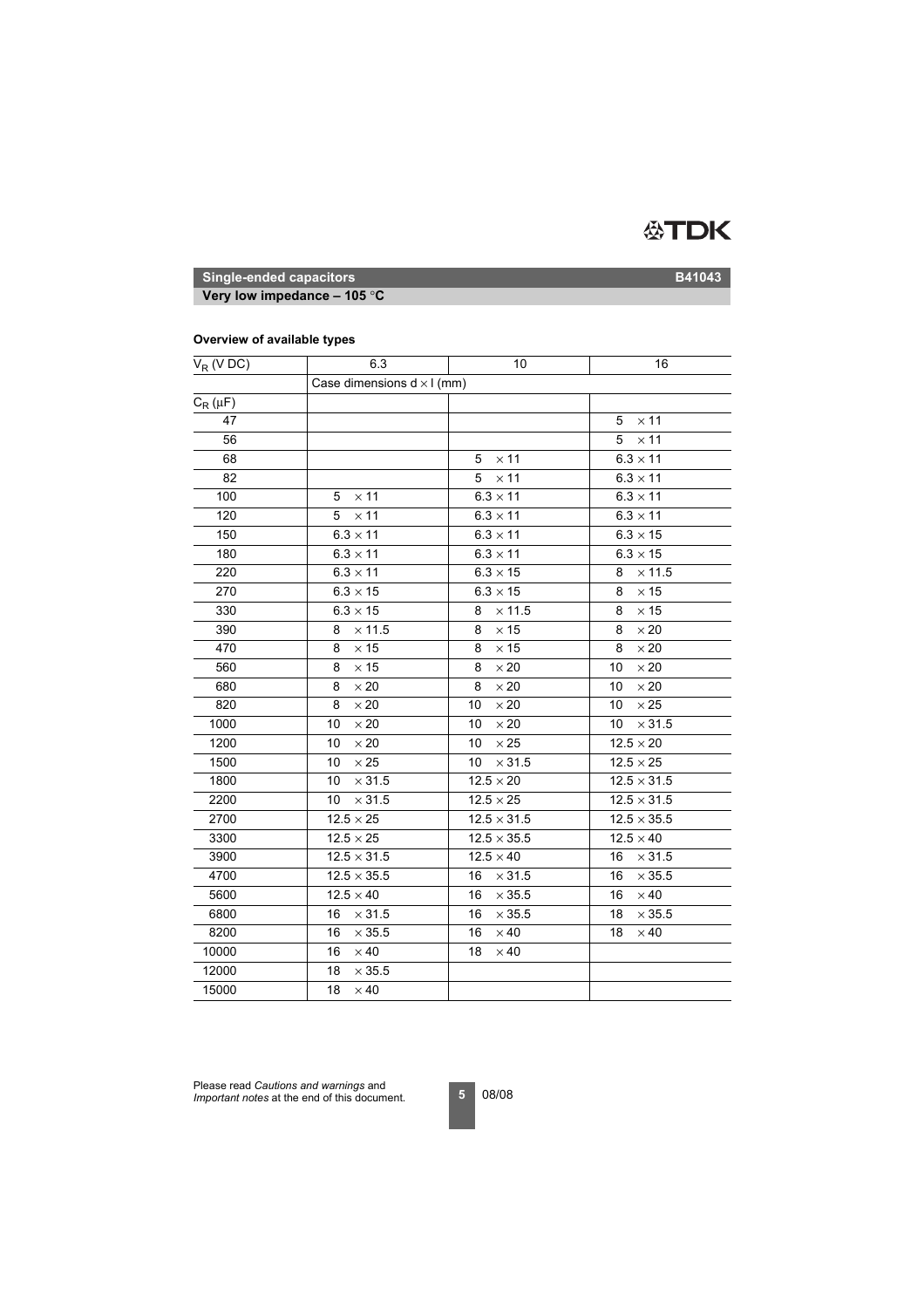

**Very low impedance – 105** °**C**

### **Overview of available types**

| $V_R$ (V DC) | 25                                | 35                         | 50                  |
|--------------|-----------------------------------|----------------------------|---------------------|
|              | Case dimensions $d \times l$ (mm) |                            |                     |
| $C_R(\mu F)$ |                                   |                            |                     |
| 0.47         |                                   |                            | $\times$ 11<br>5    |
| 0.68         |                                   |                            | $\times$ 11<br>5    |
| 1.0          |                                   |                            | $\times$ 11<br>5    |
| 1.5          |                                   |                            | $\times$ 11<br>5    |
| 2.2          |                                   |                            | $\times$ 11<br>5    |
| 3.3          |                                   |                            | $\times$ 11<br>5    |
| 4.7          |                                   |                            | $\times$ 11<br>5    |
| 6.8          |                                   |                            | $\times$ 11<br>5    |
| 10           |                                   |                            | $\times$ 11<br>5    |
| 12           |                                   |                            | $\times$ 11<br>5    |
| 15           |                                   |                            | $\times$ 11<br>5    |
| 18           |                                   |                            | 5<br>$\times$ 11    |
| 22           |                                   | $\times$ 11<br>5           | $6.3 \times 11$     |
| 27           |                                   | 5<br>$\times$ 11           | $6.3 \times 11$     |
| 33           | $\times$ 11<br>5                  | $\overline{6.3} \times 11$ | $6.3 \times 11$     |
| 39           | $\times$ 11<br>5                  | $6.3 \times 11$            | $6.3 \times 11$     |
| 47           | $6.3 \times 11$                   | $6.3 \times 11$            | $6.3 \times 15$     |
| 56           | $6.3 \times 11$                   | $6.3 \times 11$            | $6.3 \times 15$     |
| 68           | $6.3 \times 11$                   | $6.3 \times 15$            | $\times$ 11.5<br>8  |
| 82           | $6.3 \times 11$                   | $6.3 \times 15$            | $\times$ 15<br>8    |
| 100          | $6.3 \times 15$                   | $\times$ 11.5<br>8         | $\times 20$<br>8    |
| 120          | $6.3 \times 15$                   | $\times$ 15<br>8           | $\times 20$<br>8    |
| 150          | $\times$ 11.5<br>8                | $\times$ 15<br>8           | $\times 20$<br>10   |
| 180          | $\times$ 15<br>8                  | $\times 20$<br>8           | $\times 20$<br>10   |
| 220          | $\times$ 15<br>8                  | $\times\,20$<br>8          | $\times\,25$<br>10  |
| 270          | $\times\,20$<br>8                 | $\times 20$<br>10          | 10<br>$\times$ 31.5 |
| 330          | $\times 20$<br>8                  | $\times\,20$<br>10         | $\times$ 31.5<br>10 |
| 390          | $\times 20$<br>10                 | $\times 25$<br>10          | $12.5 \times 25$    |
| 470          | $\times 20$<br>10                 | $\times$ 31.5<br>10        | $12.5 \times 25$    |
| 560          | $\times 25$<br>10                 | $12.5 \times 20$           | $12.5 \times 31.5$  |
| 680          | $\times$ 31.5<br>10               | $12.5 \times 25$           | $12.5\times35.5$    |
| 820          | $12.5 \times 20$                  | $12.5 \times 25$           | $12.5 \times 40$    |
| 1000         | $12.5 \times 25$                  | $12.5 \times 31.5$         | 16<br>$\times$ 31.5 |
| 1200         | $12.5 \times 25$                  | $12.5 \times 35.5$         | 16<br>$\times$ 35.5 |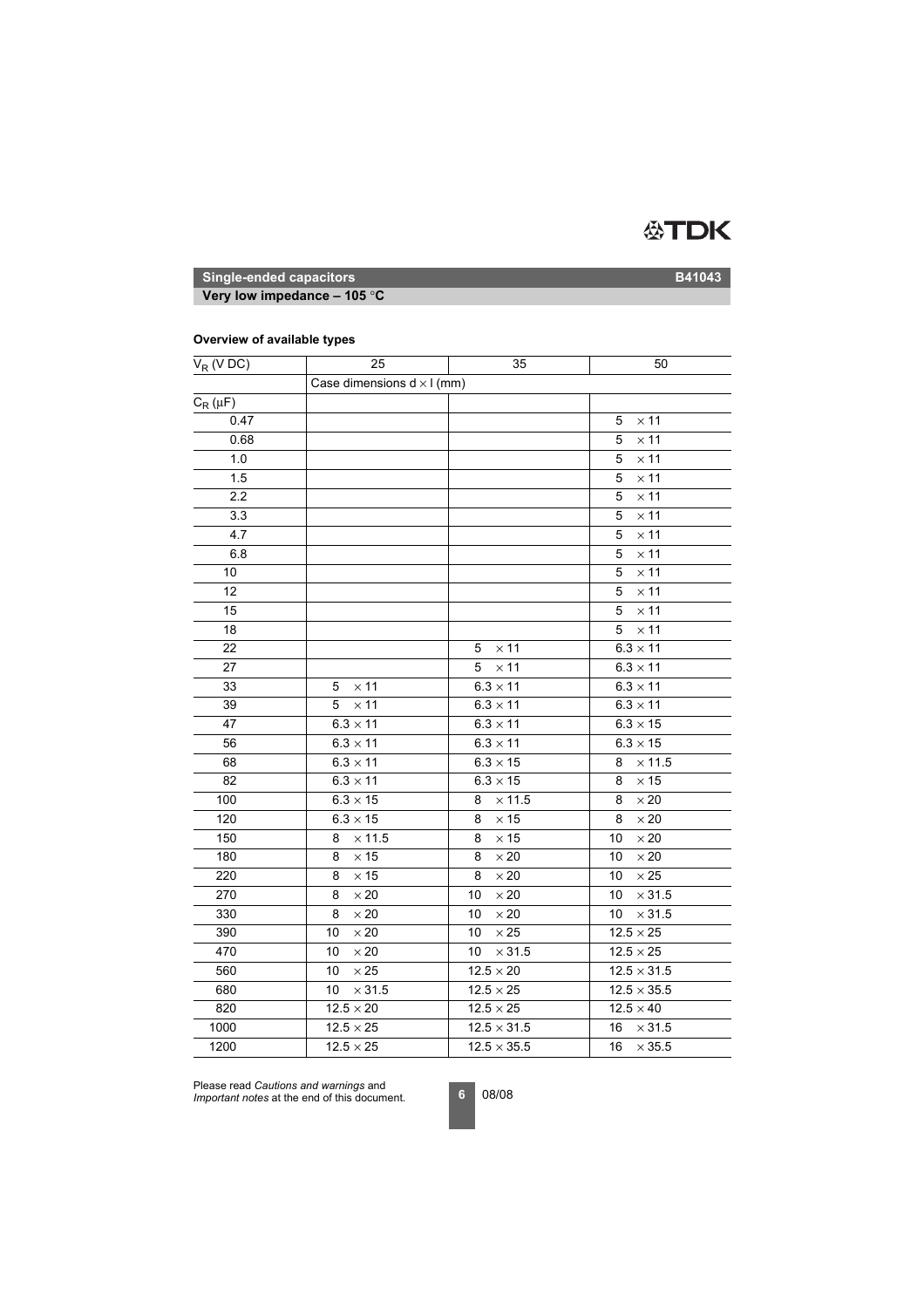

**Very low impedance – 105** °**C**

### **Overview of available types**

| $V_R$ (V DC) | 25                                | 35                  | 50                  |  |  |  |  |  |  |
|--------------|-----------------------------------|---------------------|---------------------|--|--|--|--|--|--|
|              | Case dimensions $d \times l$ (mm) |                     |                     |  |  |  |  |  |  |
| $C_R(\mu F)$ |                                   |                     |                     |  |  |  |  |  |  |
| 1500         | $12.5 \times 31.5$                | $12.5 \times 40$    | 16<br>$\times$ 40   |  |  |  |  |  |  |
| 1800         | $12.5 \times 35.5$                | $\times$ 31.5<br>16 | $\times$ 35.5<br>18 |  |  |  |  |  |  |
| 2200         | $12.5 \times 40$                  | $\times$ 35.5<br>16 | 18<br>$\times$ 40   |  |  |  |  |  |  |
| 2700         | 16<br>$\times$ 31.5               | 16<br>$\times$ 40   |                     |  |  |  |  |  |  |
| 3300         | 16<br>$\times$ 35.5               | 18<br>$\times$ 40   |                     |  |  |  |  |  |  |
| 3900         | 16<br>$\times$ 40                 |                     |                     |  |  |  |  |  |  |
| 4700         | 18<br>$\times$ 40                 |                     |                     |  |  |  |  |  |  |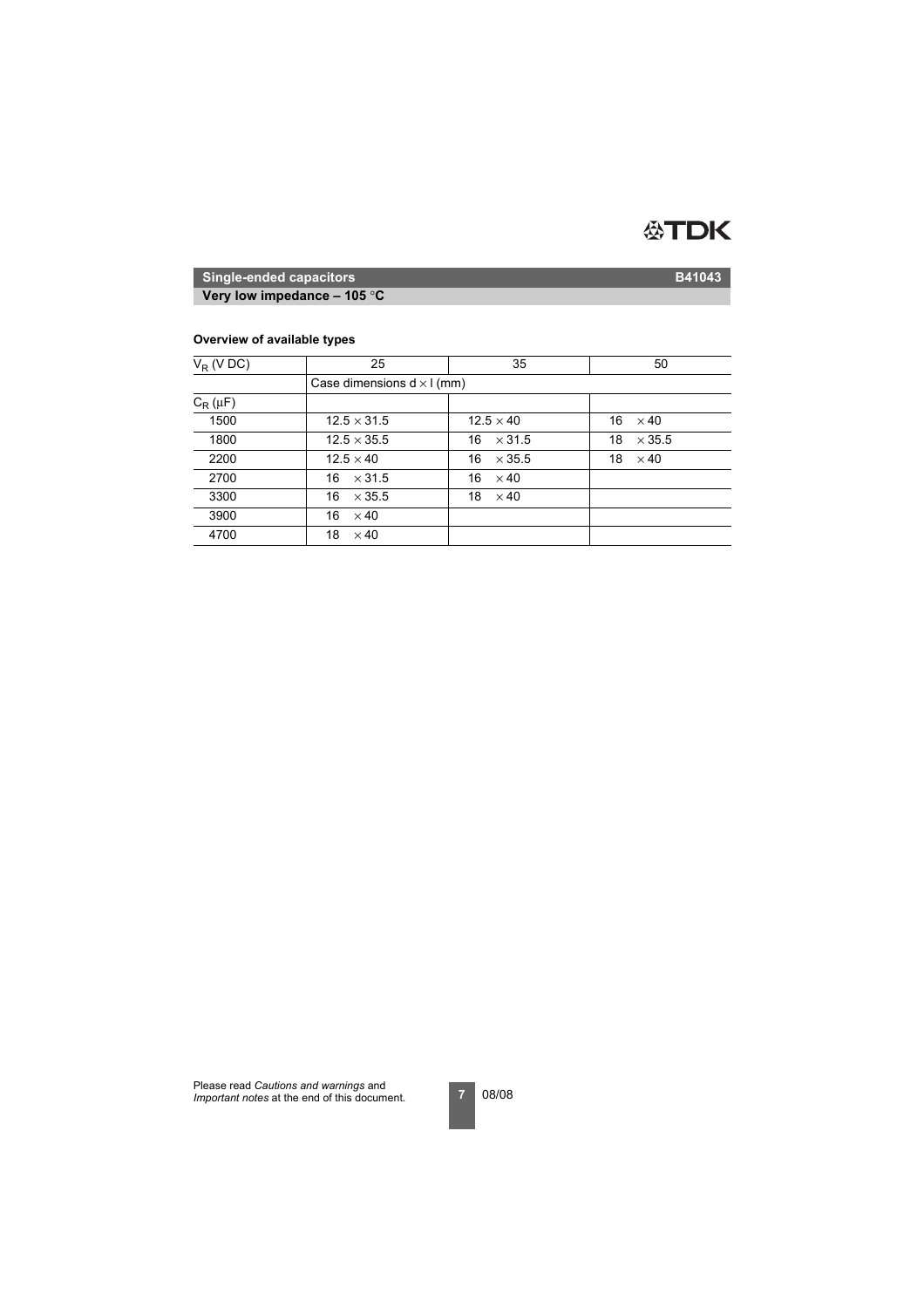

**Very low impedance – 105** °**C**

| $\mathsf{V}_{\mathsf{R}}$ | $C_{\mathsf{R}}$<br>120 Hz<br>20 °C | Case<br>dimensions<br>$d \times l$   | $Z_{\text{max}}$<br>100 kHz<br>20 °C | $I_{AC,R}$<br>100 kHz<br>105 °C | Ordering code<br>(composition see<br>below) |
|---------------------------|-------------------------------------|--------------------------------------|--------------------------------------|---------------------------------|---------------------------------------------|
| V <sub>DC</sub>           | μF                                  | mm                                   | Ω                                    | mA                              |                                             |
| 6.3                       | 100<br>120                          | 5<br>$\times$ 11<br>$\times$ 11<br>5 | 0.850<br>0.650                       | 99<br>115                       | B41043A2107M***<br>B41043A2127M***          |
|                           | 150                                 | $6.3 \times 11$                      | 0.490                                | 155                             | B41043A2157M***                             |
|                           | 180                                 | $6.3 \times 11$                      | 0.390                                | 175                             | B41043A2187M***                             |
|                           | 220                                 | $6.3 \times 11$                      | 0.300                                | 205                             | B41043A2227M***                             |
|                           | 270                                 | $6.3 \times 15$                      | 0.240                                | 275                             | B41043A2277M***                             |
|                           | 330                                 | $6.3 \times 15$                      | 0.200                                | 310                             | B41043A2337M***                             |
|                           | 390                                 | $\times$ 11.5<br>8                   | 0.170                                | 345                             | B41043A2397M***                             |
|                           | 470                                 | 8<br>$\times$ 15                     | 0.140                                | 435                             | B41043A2477M***                             |
|                           | 560                                 | 8<br>$\times$ 15                     | 0.120                                | 480                             | B41043A2567M***                             |
|                           | 680                                 | 8<br>$\times 20$                     | 0.100                                | 605                             | B41043A2687M***                             |
|                           | 820                                 | 8<br>$\times 20$                     | 0.085                                | 670                             | B41043A2827M***                             |
|                           | 1000                                | 10<br>$\times 20$                    | 0.070                                | 820                             | B41043A2108M***                             |
|                           | 1200                                | $\times 20$<br>10                    | 0.060                                | 895                             | B41043A2128M***                             |
|                           | 1500                                | $\times 25$<br>10                    | 0.050                                | 1090                            | B41043A2158M***                             |
|                           | 1800                                | $\times$ 31.5<br>10                  | 0.045                                | 1230                            | B41043A2188M***                             |
|                           | 2200                                | 10<br>$\times$ 31.5                  | 0.035                                | 1320                            | B41043A2228M***                             |
|                           | 2700                                | $12.5 \times 25$                     | 0.032                                | 1430                            | B41043A2278M***                             |
|                           | 3300                                | $12.5 \times 25$                     | 0.030                                | 1530                            | B41043A2338M***                             |
|                           | 3900                                | $12.5 \times 31.5$                   | 0.028                                | 1710                            | B41043A2398M***                             |
|                           | 4700                                | $12.5 \times 35.5$                   | 0.027                                | 1890                            | B41043A2478M***                             |
|                           | 5600                                | $12.5 \times 40$                     | 0.026                                | 2040                            | B41043A2568M***                             |
|                           | 6800                                | $\times$ 31.5<br>16                  | 0.024                                | 2130                            | B41043A2688M***                             |
|                           | 8200                                | 16<br>$\times$ 35.5                  | 0.022                                | 2290                            | B41043A2828M***                             |
|                           | 10000                               | 16<br>$\times$ 40                    | 0.020                                | 2470                            | B41043A2109M***                             |
|                           | 12000                               | $\times$ 35.5<br>18                  | 0.019                                | 2530                            | B41043A2129M***                             |
|                           | 15000                               | $\times$ 40<br>18                    | 0.018                                | 2660                            | B41043A2159M***                             |
| 10                        | 68                                  | $\times$ 11<br>5                     | 0.800                                | 97                              | B41043A3686M***                             |
|                           | 82                                  | $\times$ 11<br>5                     | 0.650                                | 110                             | B41043A3826M***                             |
|                           | 100                                 | $6.3 \times 11$                      | 0.550                                | 135                             | B41043A3107M***                             |
|                           | 120                                 | $6.3 \times 11$                      | 0.440                                | 160                             | B41043A3127M***                             |
|                           | 150                                 | $6.3 \times 11$                      | 0.350                                | 185                             | B41043A3157M***                             |
|                           | 180                                 | $6.3 \times 11$                      | 0.290                                | 205                             | B41043A3187M***                             |
|                           | 220                                 | $6.3 \times 15$                      | 0.240                                | 270                             | B41043A3227M***                             |

### **Technical data and ordering codes**

\*\*\* = Version

000 = for standard leads, bulk

001 = for kinked leads, bulk

002 = for cut leads, bulk

016 = for taped leads, Ammo pack, lead spacing a = 2.0 mm

 $007$  = for taped leads, Ammo pack, lead spacing a = 2.5 mm

 $006$  = for taped leads, Ammo pack, lead spacing  $a = 3.5$  mm

 $008$  = for taped leads, Ammo pack, lead spacing  $a = 5.0$  mm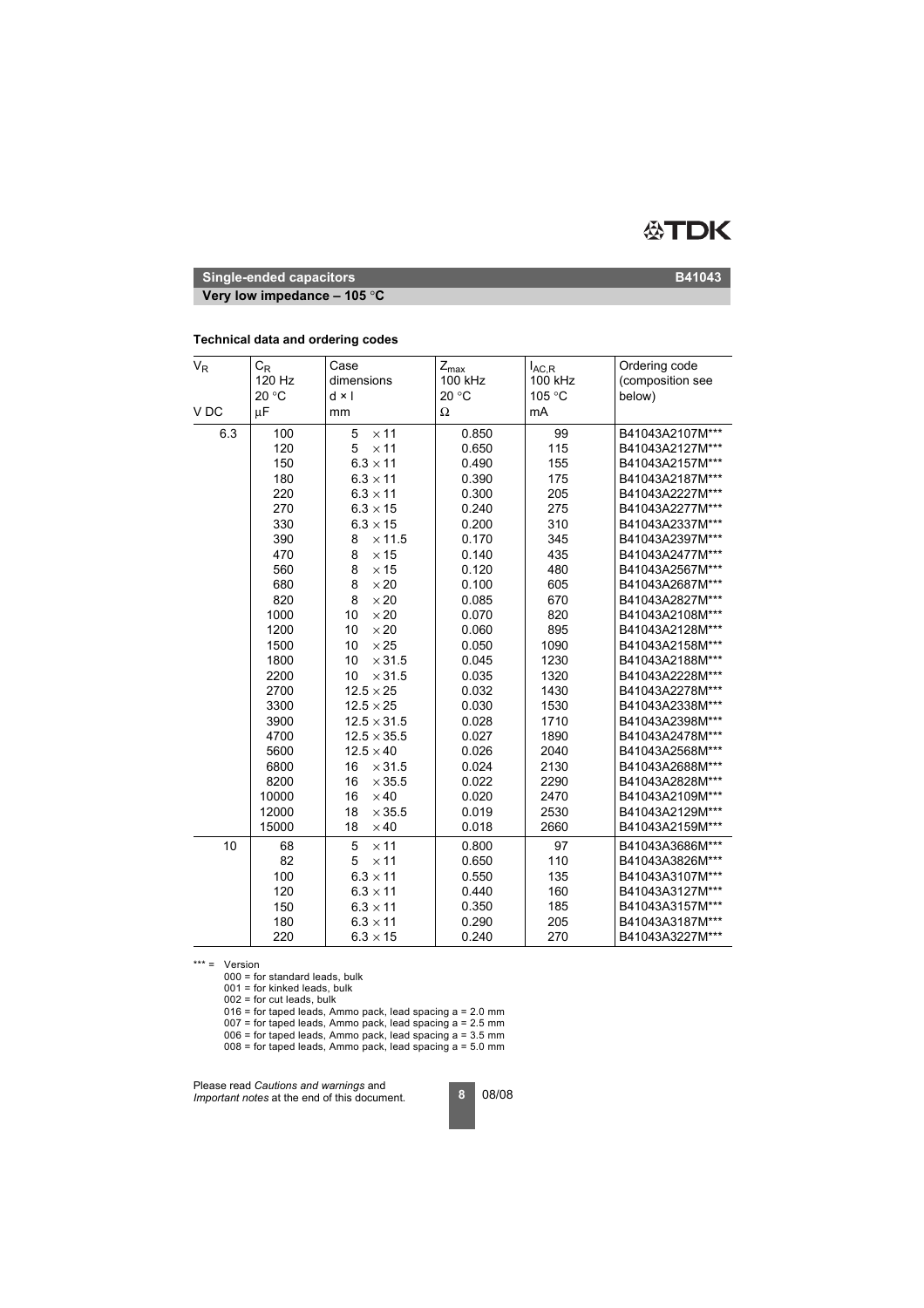

**Very low impedance – 105** °**C**

### **Technical data and ordering codes**

| $\mathsf{V}_{\mathsf{R}}$ | $C_R$<br>120 Hz<br>20 °C | Case<br>dimensions<br>d × l | $Z_{\sf max}$<br>100 kHz<br>20 °C | $I_{AC,R}$<br>100 kHz<br>105 °C | Ordering code<br>(composition see<br>below) |
|---------------------------|--------------------------|-----------------------------|-----------------------------------|---------------------------------|---------------------------------------------|
| V <sub>DC</sub>           | μF                       | mm                          | Ω                                 | mA                              |                                             |
| 10                        | 270                      | $6.3 \times 15$             | 0.200                             | 300                             | B41043A3277M***                             |
|                           | 330                      | $\times$ 11.5<br>8          | 0.160                             | 350                             | B41043A3337M***                             |
|                           | 390                      | 8<br>$\times$ 15            | 0.140                             | 430                             | B41043A3397M***                             |
|                           | 470                      | 8<br>$\times$ 15            | 0.120                             | 475                             | B41043A3477M***                             |
|                           | 560                      | 8<br>$\times 20$            | 0.100                             | 590                             | B41043A3567M***                             |
|                           | 680                      | 8<br>$\times 20$            | 0.078                             | 660                             | B41043A3687M***                             |
|                           | 820                      | 10<br>$\times 20$           | 0.070                             | 835                             | B41043A3827M***                             |
|                           | 1000                     | $\times 20$<br>10           | 0.060                             | 915                             | B41043A3108M***                             |
|                           | 1200                     | $\times 25$<br>10           | 0.050                             | 1120                            | B41043A3128M***                             |
|                           | 1500                     | 10<br>$\times$ 31.5         | 0.040                             | 1290                            | B41043A3158M***                             |
|                           | 1800                     | $12.5 \times 20$            | 0.037                             | 1320                            | B41043A3188M***                             |
|                           | 2200                     | $12.5 \times 25$            | 0.034                             | 1530                            | B41043A3228M***                             |
|                           | 2700                     | $12.5 \times 31.5$          | 0.030                             | 1740                            | B41043A3278M***                             |
|                           | 3300                     | $12.5 \times 35.5$          | 0.026                             | 1960                            | B41043A3338M***                             |
|                           | 3900                     | $12.5 \times 40$            | 0.024                             | 2120                            | B41043A3398M***                             |
|                           | 4700                     | $\times$ 31.5<br>16         | 0.023                             | 2170                            | B41043A3478M***                             |
|                           | 5600                     | 16<br>$\times$ 35.5         | 0.021                             | 2340                            | B41043A3568M***                             |
|                           | 6800                     | 16<br>$\times$ 35.5         | 0.020                             | 2410                            | B41043A3688M***                             |
|                           | 8200                     | $\times$ 40<br>16           | 0.019                             | 2530                            | B41043A3828M***                             |
|                           | 10000                    | $\times 40$<br>18           | 0.017                             | 2730                            | B41043A3109M***                             |
| 16                        | 47                       | 5<br>$\times$ 11            | 0.800                             | 92                              | B41043A4476M***                             |
|                           | 56                       | 5<br>$\times$ 11            | 0.650                             | 105                             | B41043A4566M***                             |
|                           | 68                       | $6.3 \times 11$             | 0.500                             | 135                             | B41043A4686M***                             |
|                           | 82                       | $6.3 \times 11$             | 0.420                             | 155                             | B41043A4826M***                             |
|                           | 100                      | $6.3 \times 11$             | 0.350                             | 175                             | B41043A4107M***                             |
|                           | 120                      | $6.3 \times 11$             | 0.290                             | 195                             | B41043A4127M***                             |
|                           | 150                      | $6.3 \times 15$             | 0.230                             | 260                             | B41043A4157M***                             |
|                           | 180                      | $6.3 \times 15$             | 0.200                             | 285                             | B41043A4187M***                             |
|                           | 220                      | 8<br>$\times$ 11.5          | 0.160                             | 335                             | B41043A4227M***                             |
|                           | 270                      | 8<br>$\times$ 15            | 0.140                             | 410                             | B41043A4277M***                             |
|                           | 330                      | 8<br>$\times$ 15            | 0.120                             | 455                             | B41043A4337M***                             |
|                           | 390                      | 8<br>$\times 20$            | 0.100                             | 570                             | B41043A4397M***                             |
|                           | 470                      | 8<br>$\times 20$            | 0.085                             | 615                             | B41043A4477M***                             |
|                           | 560                      | 10<br>$\times 20$           | 0.070                             | 770                             | B41043A4567M***                             |

\*\*\* = Version

000 = for standard leads, bulk

001 = for kinked leads, bulk

002 = for cut leads, bulk

016 = for taped leads, Ammo pack, lead spacing a = 2.0 mm

 $007$  = for taped leads, Ammo pack, lead spacing a = 2.5 mm  $006$  = for taped leads, Ammo pack, lead spacing  $a = 3.5$  mm

 $008$  = for taped leads, Ammo pack, lead spacing  $a = 5.0$  mm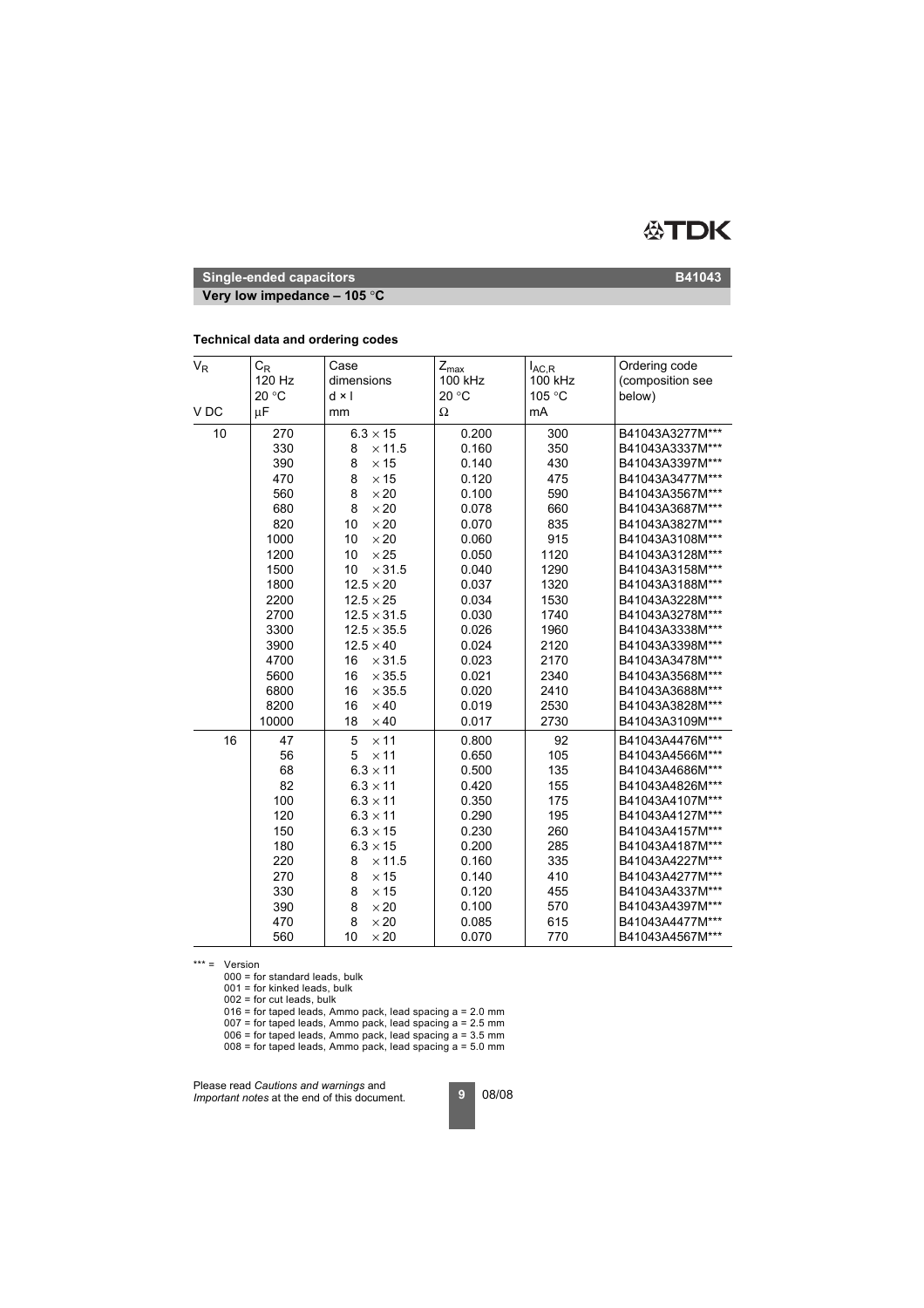

**Very low impedance – 105** °**C**

### **Technical data and ordering codes**

| $V_R$ | $C_R$<br>120 Hz<br>20 °C | Case<br>dimensions<br>$d \times l$     | $Z_{\sf max}$<br>100 kHz<br>20 °C | $I_{AC,R}$<br>100 kHz<br>105 °C | Ordering code<br>(composition see<br>below) |
|-------|--------------------------|----------------------------------------|-----------------------------------|---------------------------------|---------------------------------------------|
| V DC  | μF                       | mm                                     | Ω                                 | mA                              |                                             |
| 16    | 680<br>820               | $\times 20$<br>10<br>10<br>$\times 25$ | 0.060<br>0.050                    | 845<br>1030                     | B41043A4687M***<br>B41043A4827M***          |
|       | 1000                     | $\times$ 31.5<br>10                    | 0.042                             | 1210                            | B41043A4108M***                             |
|       | 1200                     | $12.5 \times 20$                       | 0.040                             | 1250                            | B41043A4128M***                             |
|       | 1500                     | $12.5 \times 25$                       | 0.036                             | 1490                            | B41043A4158M***                             |
|       | 1800                     | $12.5 \times 31.5$                     | 0.032                             | 1690                            | B41043A4188M***                             |
|       | 2200                     | $12.5 \times 31.5$                     | 0.028                             | 1800                            | B41043A4228M***                             |
|       | 2700                     | $12.5 \times 35.5$                     | 0.025                             | 1990                            | B41043A4278M***                             |
|       | 3300                     | $12.5 \times 40$                       | 0.023                             | 2160                            | B41043A4338M***                             |
|       | 3900                     | 16<br>$\times$ 31.5                    | 0.022                             | 2220                            | B41043A4398M***                             |
|       | 4700                     | 16<br>$\times$ 35.5                    | 0.020                             | 2410                            | B41043A4478M***                             |
|       | 5600                     | $\times$ 40<br>16                      | 0.019                             | 2530                            | B41043A4568M***                             |
|       | 6800                     | $\times$ 35.5<br>18                    | 0.018                             | 2610                            | B41043A4688M***                             |
|       | 8200                     | 18<br>$\times$ 40                      | 0.017                             | 2730                            | B41043A4828M***                             |
| 25    | 33                       | $\times$ 11<br>5                       | 0.800                             | 88                              | B41043A5336M***                             |
|       | 39                       | $\times$ 11<br>5                       | 0.650                             | 100                             | B41043A5396M***                             |
|       | 47                       | $6.3 \times 11$                        | 0.550                             | 125                             | B41043A5476M***                             |
|       | 56                       | $6.3 \times 11$                        | 0.440                             | 140                             | B41043A5566M***                             |
|       | 68                       | $6.3 \times 11$                        | 0.360                             | 160                             | B41043A5686M***                             |
|       | 82                       | $6.3 \times 11$                        | 0.300                             | 180                             | B41043A5826M***                             |
|       | 100                      | $6.3 \times 15$                        | 0.240                             | 245                             | B41043A5107M***                             |
|       | 120                      | $6.3 \times 15$                        | 0.200                             | 275                             | B41043A5127M***                             |
|       | 150                      | $\times$ 11.5<br>8                     | 0.160                             | 320                             | B41043A5157M***                             |
|       | 180                      | 8<br>$\times$ 15                       | 0.140                             | 390                             | B41043A5187M***                             |
|       | 220                      | $\times$ 15<br>8                       | 0.110                             | 455                             | B41043A5227M***                             |
|       | 270                      | 8<br>$\times 20$                       | 0.095                             | 560                             | B41043A5277M***                             |
|       | 330                      | $\times 20$<br>8                       | 0.085                             | 610                             | B41043A5337M***                             |
|       | 390                      | $\times 20$<br>10                      | 0.070                             | 770                             | B41043A5397M***                             |
|       | 470                      | $\times 20$<br>10                      | 0.065                             | 810                             | B41043A5477M***                             |
|       | 560                      | 10<br>$\times 25$                      | 0.055                             | 990                             | B41043A5567M***                             |
|       | 680                      | 10<br>$\times$ 31.5                    | 0.046                             | 1180                            | B41043A5687M***                             |
|       | 820                      | $12.5 \times 20$                       | 0.041                             | 1210                            | B41043A5827M***                             |
|       | 1000                     | $12.5 \times 25$                       | 0.036                             | 1430                            | B41043A5108M***                             |
|       | 1200                     | $12.5 \times 25$                       | 0.032                             | 1550                            | B41043A5128M***                             |
|       | 1500                     | $12.5 \times 31.5$                     | 0.029                             | 1780                            | B41043A5158M***                             |

\*\*\* = Version

000 = for standard leads, bulk

 $001$  = for kinked leads, bulk

 $002$  = for cut leads, bulk

 $016$  = for taped leads, Ammo pack, lead spacing a = 2.0 mm

 $007$  = for taped leads, Ammo pack, lead spacing a = 2.5 mm

 $006$  = for taped leads, Ammo pack, lead spacing a = 3.5 mm

 $008$  = for taped leads, Ammo pack, lead spacing  $a = 5.0$  mm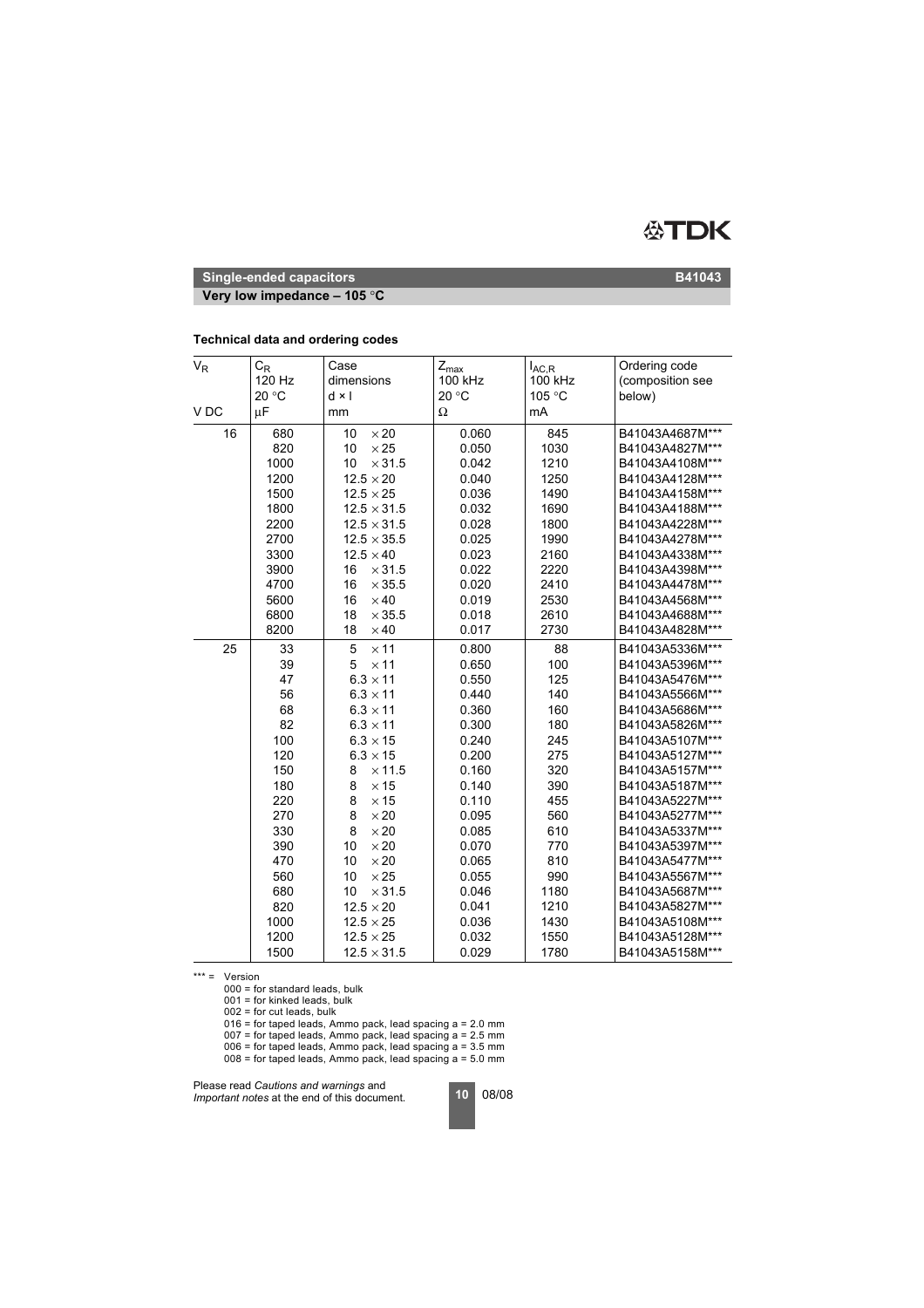

**Very low impedance – 105** °**C**

### **Technical data and ordering codes**

| $V_R$           | $C_R$<br>120 Hz<br>20 °C | Case<br>dimensions<br>$d \times l$         | $Z_{\sf max}$<br>100 kHz<br>20 °C | $I_{AC,R}$<br>100 kHz<br>105 °C | Ordering code<br>(composition see<br>below) |
|-----------------|--------------------------|--------------------------------------------|-----------------------------------|---------------------------------|---------------------------------------------|
| V <sub>DC</sub> | μF                       | mm                                         | Ω                                 | mA                              |                                             |
| 25              | 1800<br>2200             | $12.5 \times 35.5$<br>$12.5 \times 40$     | 0.026<br>0.024                    | 1960<br>2120                    | B41043A5188M***<br>B41043A5228M***          |
|                 | 2700<br>3300             | 16<br>$\times$ 31.5<br>16<br>$\times$ 35.5 | 0.022<br>0.020                    | 2220<br>2410                    | B41043A5278M***<br>B41043A5338M***          |
|                 | 3900<br>4700             | 16<br>$\times$ 40<br>$\times$ 40<br>18     | 0.019<br>0.018                    | 2530<br>2260                    | B41043A5398M***<br>B41043A5478M***          |
| 35              | 22<br>27                 | 5<br>$\times$ 11<br>$\times$ 11<br>5       | 0.750<br>0.600                    | 85<br>99                        | B41043A7226M***<br>B41043A7276M***          |
|                 | 33<br>39                 | $6.3 \times 11$<br>$6.3 \times 11$         | 0.490<br>0.410                    | 125<br>140                      | B41043A7336M***<br>B41043A7396M***          |
|                 | 47<br>56                 | $6.3 \times 11$<br>$6.3 \times 11$         | 0.340<br>0.280                    | 160<br>180                      | B41043A7476M***<br>B41043A7566M***          |
|                 | 68<br>82                 | $6.3 \times 15$<br>$6.3 \times 15$         | 0.240<br>0.190                    | 230<br>265                      | B41043A7686M***<br>B41043A7826M***          |
|                 | 100<br>120               | $\times$ 11.5<br>8<br>8<br>$\times$ 15     | 0.160<br>0.140                    | 305<br>370                      | B41043A7107M***<br>B41043A7127M***          |
|                 | 150<br>180               | 8<br>$\times$ 15<br>8<br>$\times 20$       | 0.120<br>0.100                    | 415<br>520                      | B41043A7157M***<br>B41043A7187M***          |
|                 | 220<br>270               | 8<br>$\times 20$<br>$\times 20$<br>10      | 0.085<br>0.070                    | 580<br>735                      | B41043A7227M***<br>B41043A7277M***          |
|                 | 330<br>390               | 10<br>$\times 20$<br>$\times 25$<br>10     | 0.060<br>0.055                    | 810<br>955                      | B41043A7337M***<br>B41043A7397M***          |
|                 | 470<br>560               | 10<br>$\times$ 31.5<br>$12.5 \times 20$    | 0.046<br>0.041                    | 1130<br>1160                    | B41043A7477M***<br>B41043A7567M***          |
|                 | 680<br>820               | $12.5 \times 25$<br>$12.5 \times 25$       | 0.036<br>0.032                    | 1370<br>1490                    | B41043A7687M***<br>B41043A7827M***          |
|                 | 1000<br>1200             | $12.5 \times 31.5$<br>$12.5 \times 35.5$   | 0.029<br>0.026                    | 1710<br>1920                    | B41043A7108M***<br>B41043A7128M***          |
|                 | 1500<br>1800             | $12.5 \times 40$<br>$\times$ 31.5<br>16    | 0.024<br>0.022                    | 2120<br>2220                    | B41043A7158M***<br>B41043A7188M***          |
|                 | 2200<br>2700             | 16<br>$\times$ 35.5<br>16<br>$\times$ 40   | 0.020<br>0.018                    | 2410<br>2610                    | B41043A7228M***<br>B41043A7278M***          |
|                 | 3300                     | 18<br>$\times$ 40                          | 0.017                             | 2730                            | B41043A7338M***                             |

 $*** =$  Version

000 = for standard leads, bulk

 $001$  = for kinked leads, bulk

 $002$  = for cut leads, bulk

016 = for taped leads, Ammo pack, lead spacing a = 2.0 mm

 $007$  = for taped leads, Ammo pack, lead spacing a = 2.5 mm

 $006$  = for taped leads, Ammo pack, lead spacing  $a = 3.5$  mm

008 = for taped leads, Ammo pack, lead spacing a = 5.0 mm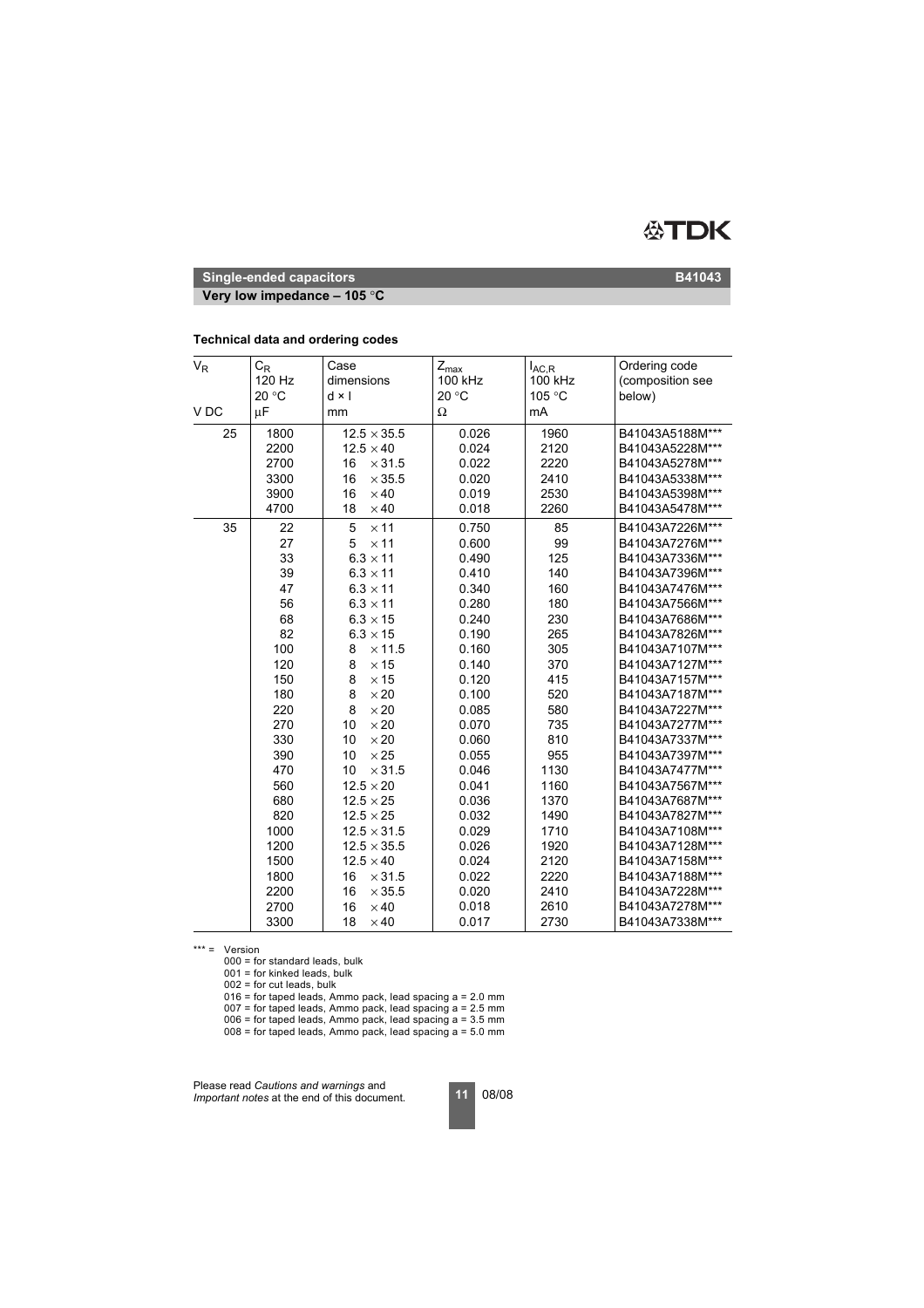

**Very low impedance – 105** °**C**

| $\mathsf{V}_{\mathsf{R}}$ | $\mathrm{C}_{\mathsf{R}}$<br>120 Hz | Case<br>dimensions  | $Z_{\sf max}$<br>100 kHz | $I_{AC,R}$<br>100 kHz | Ordering code<br>(composition see |
|---------------------------|-------------------------------------|---------------------|--------------------------|-----------------------|-----------------------------------|
|                           | 20 °C                               | $d \times l$        | 20 °C                    | 105 °C                | below)                            |
| V <sub>DC</sub>           | $\mu$ F                             | mm                  | Ω                        | mA                    |                                   |
| 50                        | 0.47                                | $\times$ 11<br>5    | 12.300                   | 11                    | B41043A6474M***                   |
|                           | 0.68                                | 5<br>$\times$ 11    | 16.000                   | 14                    | B41043A6684M***                   |
|                           | 1.0                                 | 5<br>$\times$ 11    | 11.000                   | 18                    | B41043A6105M***                   |
|                           | 1.5                                 | 5<br>$\times$ 11    | 7.500                    | 22                    | B41043A6155M***                   |
|                           | 2.2                                 | 5<br>$\times$ 11    | 5.000                    | 27                    | B41043A6225M***                   |
|                           | 3.3                                 | 5<br>$\times$ 11    | 3.300                    | 33                    | B41043A6335M***                   |
|                           | 4.7                                 | 5<br>$\times$ 11    | 2.200                    | 40                    | B41043A6475M***                   |
|                           | 6.8                                 | 5<br>$\times$ 11    | 1.800                    | 45                    | B41043A6685M***                   |
|                           | 10                                  | 5<br>$\times$ 11    | 1.400                    | 57                    | B41043A6106M***                   |
|                           | 12                                  | 5<br>$\times$ 11    | 1.200                    | 62                    | B41043A6126M***                   |
|                           | 15                                  | 5<br>$\times$ 11    | 0.930                    | 72                    | B41043A6156M***                   |
|                           | 18                                  | 5<br>$\times$ 11    | 0.800                    | 79                    | B41043A6186M***                   |
|                           | 22                                  | $6.3 \times 11$     | 0.650                    | 100                   | B41043A6226M***                   |
|                           | 27                                  | $6.3 \times 11$     | 0.530                    | 115                   | B41043A6276M***                   |
|                           | 33                                  | $6.3 \times 11$     | 0.430                    | 135                   | B41043A6336M***                   |
|                           | 39                                  | $6.3 \times 11$     | 0.360                    | 150                   | B41043A6396M***                   |
|                           | 47                                  | $6.3 \times 15$     | 0.300                    | 195                   | B41043A6476M***                   |
|                           | 56                                  | $6.3 \times 15$     | 0.250                    | 220                   | B41043A6566M***                   |
|                           | 68                                  | 8<br>$\times$ 11.5  | 0.200                    | 255                   | B41043A6686M***                   |
|                           | 82                                  | $\times$ 15<br>8    | 0.170                    | 320                   | B41043A6826M***                   |
|                           | 100                                 | 8<br>$\times 20$    | 0.140                    | 410                   | B41043A6107M***                   |
|                           | 120                                 | 8<br>$\times 20$    | 0.120                    | 455                   | B41043A6127M***                   |
|                           | 150                                 | $\times 20$<br>10   | 0.100                    | 570                   | B41043A6157M***                   |
|                           | 180                                 | 10<br>$\times 20$   | 0.085                    | 635                   | B41043A6187M***                   |
|                           | 220                                 | 10<br>$\times 25$   | 0.075                    | 760                   | B41043A6227M***                   |
|                           | 270                                 | 10<br>$\times$ 31.5 | 0.065                    | 900                   | B41043A6277M***                   |
|                           | 330                                 | 10<br>$\times$ 31.5 | 0.055                    | 995                   | B41043A6337M***                   |
|                           | 390                                 | $12.5 \times 25$    | 0.048                    | 1120                  | B41043A6397M***                   |
|                           | 470                                 | $12.5 \times 25$    | 0.044                    | 1190                  | B41043A6477M***                   |
|                           | 560                                 | $12.5 \times 31.5$  | 0.040                    | 1360                  | B41043A6567M***                   |
|                           | 680                                 | $12.5 \times 35.5$  | 0.036                    | 1530                  | B41043A6687M***                   |
|                           | 820                                 | $12.5 \times 40$    | 0.033                    | 1700                  | B41043A6827M***                   |
|                           | 1000                                | 16<br>$\times$ 31.5 | 0.030                    | 1830                  | B41043A6108M***                   |
|                           | 1200                                | 16<br>$\times$ 35.5 | 0.028                    | 1990                  | B41043A6128M***                   |
|                           | 1500                                | 16<br>$\times$ 40   | 0.026                    | 2170                  | B41043A6158M***                   |
|                           | 1800                                | 18<br>$\times$ 35.5 | 0.025                    | 2210                  | B41043A6188M***                   |
|                           | 2200                                | 18<br>$\times$ 40   | 0.024                    | 2300                  | B41043A6228M***                   |

### **Technical data and ordering codes**

\*\*\* = Version

000 = for standard leads, bulk

001 = for kinked leads, bulk

 $002$  = for cut leads, bulk

016 = for taped leads, Ammo pack, lead spacing a = 2.0 mm

 $007$  = for taped leads, Ammo pack, lead spacing  $a = 2.5$  mm

 $006$  = for taped leads, Ammo pack, lead spacing  $a = 3.5$  mm

 $008$  = for taped leads, Ammo pack, lead spacing  $a = 5.0$  mm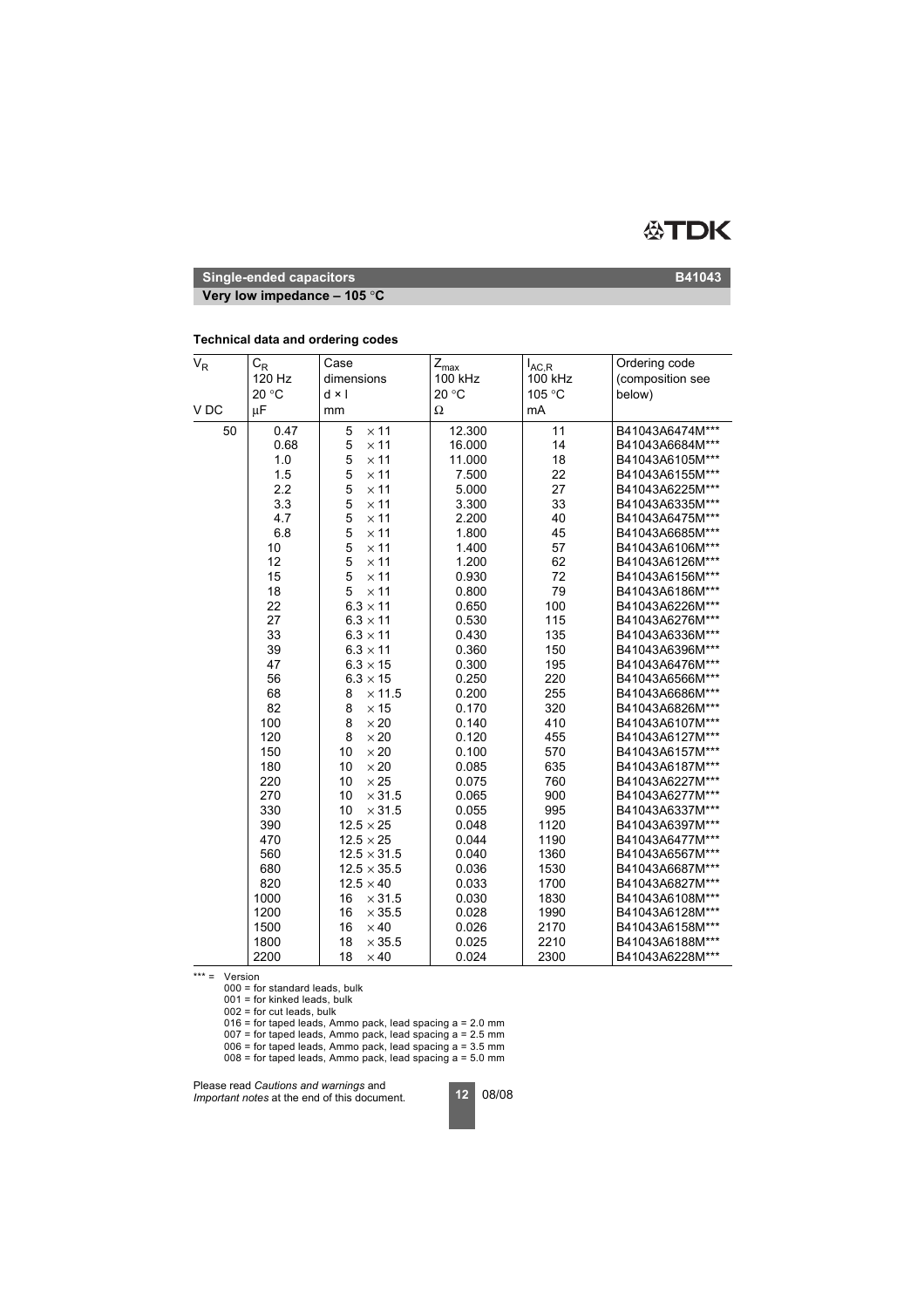

**Taping, packing and lead configurations Taping, packing and lead configurations**

# **Taping, packing and lead configurations of single-ended capacitors**

Single-ended capacitors are available taped in Ammo pack from diameter 4 to 10 mm as follows:

# Lead spacing 2.0 mm ( $\varnothing$  d = 4 ... 5 mm)

Last 3 digits of ordering code: 016



### **Dimensions in mm**

| Ød       |        | H                         | W | $W_0$ | $W_1$ | W <sub>2</sub> | ιP                                                 | $P_0$ |                      |  | Δh                                               | υη  |
|----------|--------|---------------------------|---|-------|-------|----------------|----------------------------------------------------|-------|----------------------|--|--------------------------------------------------|-----|
| $45$ 2.0 |        | $18.5$ 18.0 7.0           |   |       | 9.0   | 3.0            |                                                    |       | $12.7$ 12.7 5.10 1.0 |  |                                                  | 4.0 |
|          | $-0.2$ | $\pm 0.75$ $\pm 0.5$ min. |   |       |       |                | $\pm 0.5$   max. $\pm 1.0$   $\pm 0.3$   $\pm 0.7$ |       |                      |  | $\frac{1}{2}$ max. $\pm$ 0.2 $\pm$ 1.0 $\pm$ 0.2 |     |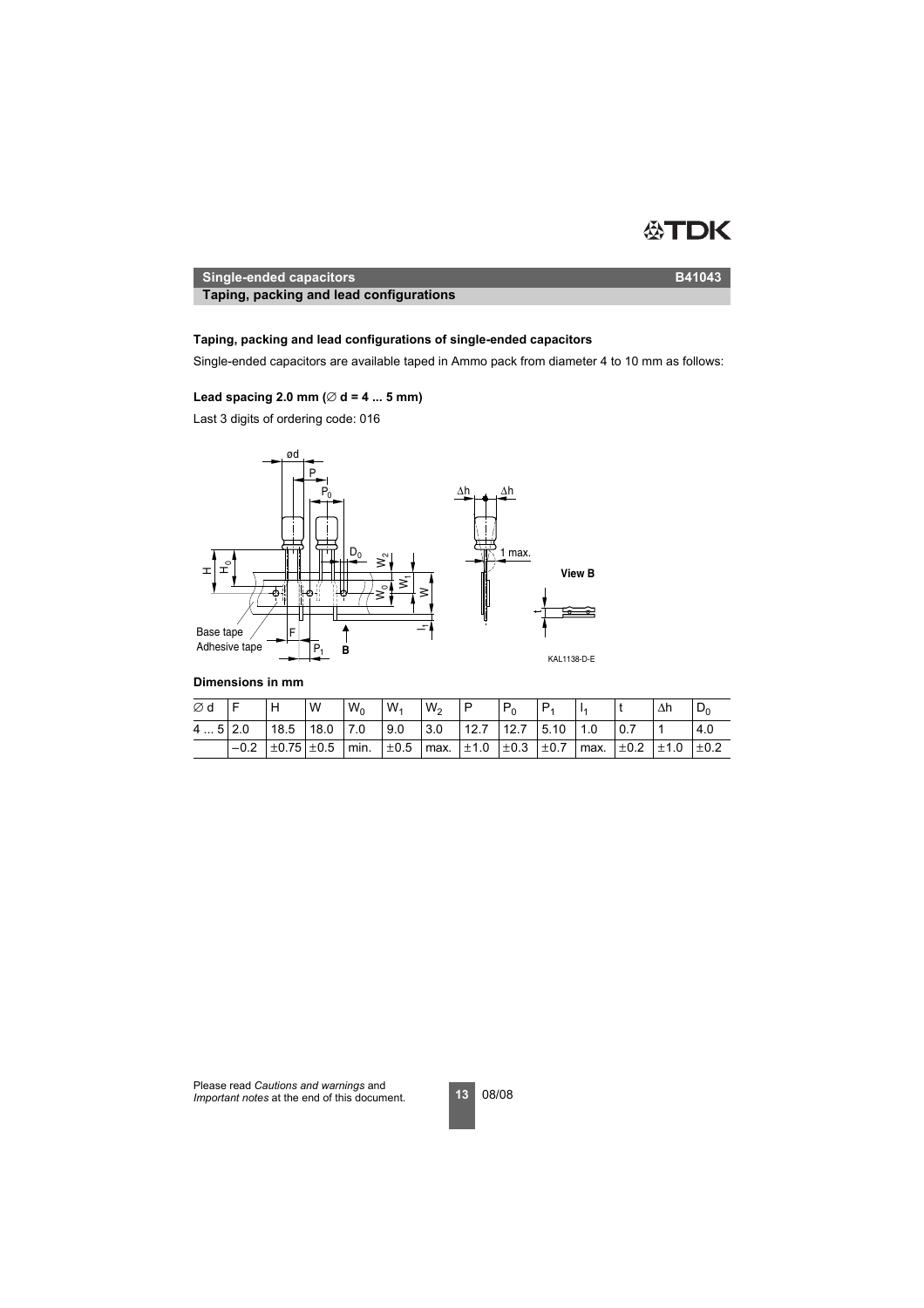# **ATDK**

# **Single-ended capacitors B41043**

# **Taping, packing and lead configurations**

# **Lead spacing 2.5 mm (**∅ **d = 4 ... 6.3 mm)**

Last 3 digits of ordering code: 007



# **Dimensions in mm**

| Ød                                                                                                                                                                                                               |                                                                                                                                 | $H_0$ | W | $W_0$ | $W_1$ | $W_2$ | $P_{0}$ |  |  |     |
|------------------------------------------------------------------------------------------------------------------------------------------------------------------------------------------------------------------|---------------------------------------------------------------------------------------------------------------------------------|-------|---|-------|-------|-------|---------|--|--|-----|
| 46.3                                                                                                                                                                                                             | $\vert 2.5 \vert 18.5 \vert 16.0 \vert 18.0 \vert 7.0 \vert 9.0 \vert 3.0 \vert 12.7 \vert 12.7 \vert 5.10 \vert 1.0 \vert 0.7$ |       |   |       |       |       |         |  |  | 4.0 |
| Tolerance $\vert -0.2 \vert \pm 0.75 \vert \pm 0.5 \vert \pm 0.5 \vert$ min. $\vert \pm 0.5 \vert$ max. $\vert \pm 1.0 \vert \pm 0.3 \vert \pm 0.7 \vert$ max. $\vert \pm 0.2 \vert \pm 1.0 \vert \pm 0.2 \vert$ |                                                                                                                                 |       |   |       |       |       |         |  |  |     |

# Lead spacing  $3.5$  mm ( $\varnothing$  d = 8 mm)

Last 3 digits of ordering code: 006



# **Dimensions in mm**

| Ød        |     | Н                                                                                                              | W    | $W_0$ | $W_1$ | $W_2$ | P                        |  |  | Δh | ⊃∟  |
|-----------|-----|----------------------------------------------------------------------------------------------------------------|------|-------|-------|-------|--------------------------|--|--|----|-----|
| 8         | 3.5 | 18.5                                                                                                           | 18.0 | 10    | 9.0   | 3.0   | 12.7   12.7   5.10   1.0 |  |  |    | 4.0 |
| Tolerance |     | $\pm 0.5$ $\pm 0.75$ $\pm 0.5$ min. $\pm 0.5$ max. $\pm 1.0$ $\pm 0.3$ $\pm 0.7$ max. $\pm 0.2$ max. $\pm 0.2$ |      |       |       |       |                          |  |  |    |     |

Please read *Cautions and warnings* and *Important notes* at the end of this document.

**14** 08/08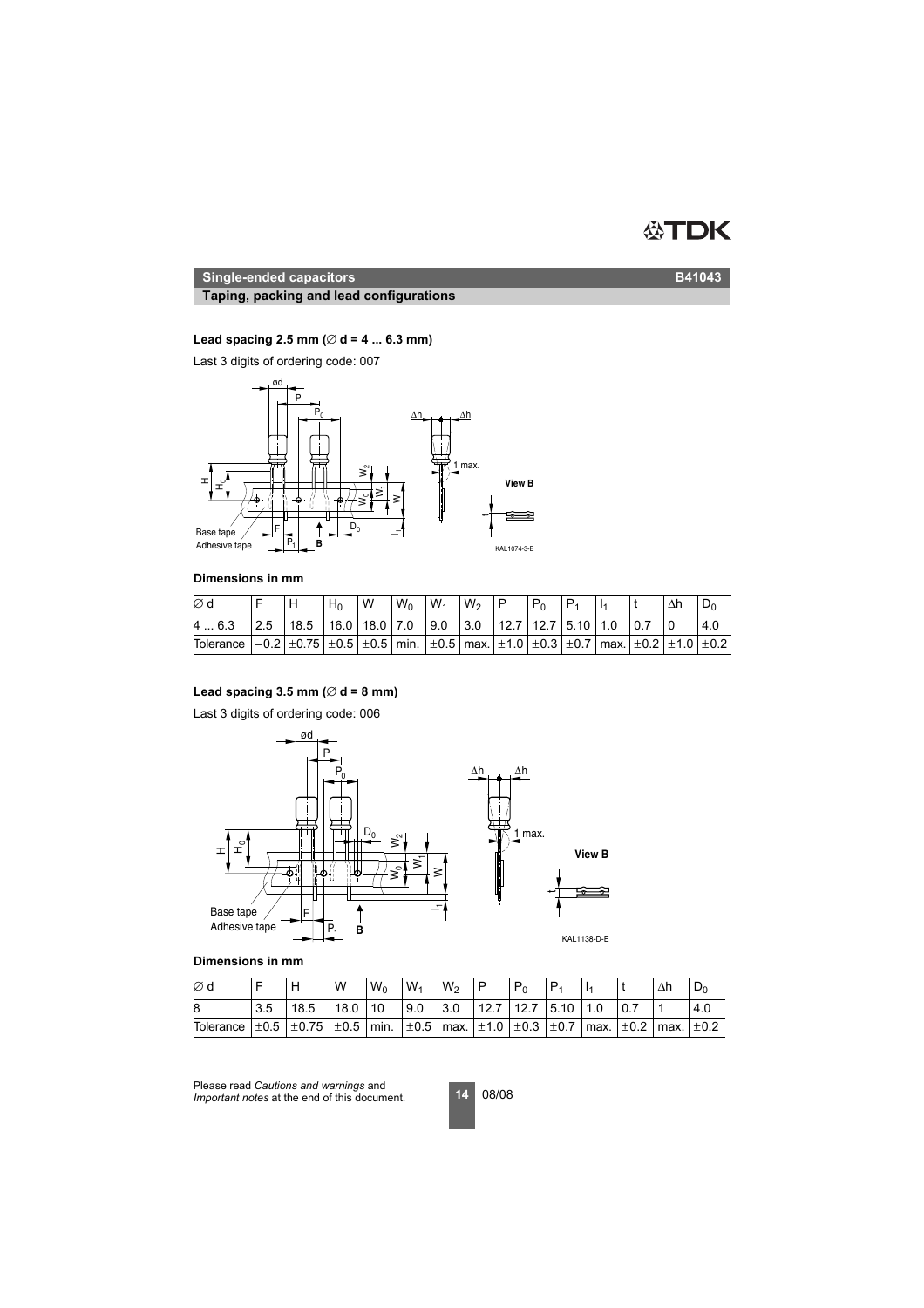### DK 怂

### **Single-ended capacitors B41043**

# **Taping, packing and lead configurations**

# **Lead spacing 5.0 mm (**∅ **d = 4 ... 8 mm)**

Last 3 digits of ordering code: 008



### **Lead spacing 5.0 mm (**∅ **d = 10 mm)**

Last 3 digits of ordering code: 008



### **Dimensions in mm**

| ∅d        |        |                                                                                                             | $H_0$ | W                         | $W_0$ | $W_1$ | $W_2$ | IP.                        | $P_0$ | IP <sub>1</sub> |        | Δh   | $D_0$ |
|-----------|--------|-------------------------------------------------------------------------------------------------------------|-------|---------------------------|-------|-------|-------|----------------------------|-------|-----------------|--------|------|-------|
| 4  6.3    | 50     | 18.5                                                                                                        | 16    | 18.0 7.0                  |       | 9.0   | 3.0   | 12.7 12.7 3.85 1.0         |       |                 | 0.6    | 2.0  | 4.0   |
| 8         | 5.0    | 18.5                                                                                                        | 16    | 18.0                      | 10    | 9.0   | 3.0   | $12.7$   12.7   3.85   1.0 |       |                 | 0.6    | 2.0  | 4.0   |
| 10        | 5.0    | 18.5                                                                                                        |       | $18.0$   12.5   9.0   3.0 |       |       |       | $12.7$   12.7   3.85   1.0 |       |                 | 0.6    | 12.0 | 4.0   |
| Tolerance | $-0.2$ | $+0.6$ $\pm$ 0.75 $\pm$ 0.5 +1.0 +1.0 $\pm$ 0.5 max. $\pm$ 0.5 $\pm$ 0.3 $\pm$ 0.7 max. +0.3 max. $\pm$ 0.2 |       | $-0.5$ $-0$               |       |       |       |                            |       |                 | $-0.2$ |      |       |

Taping is available up to dimensions  $d \times l = 10 \times 20$  mm. For  $\varnothing$  12.5, 16 and 18 mm taping is not available.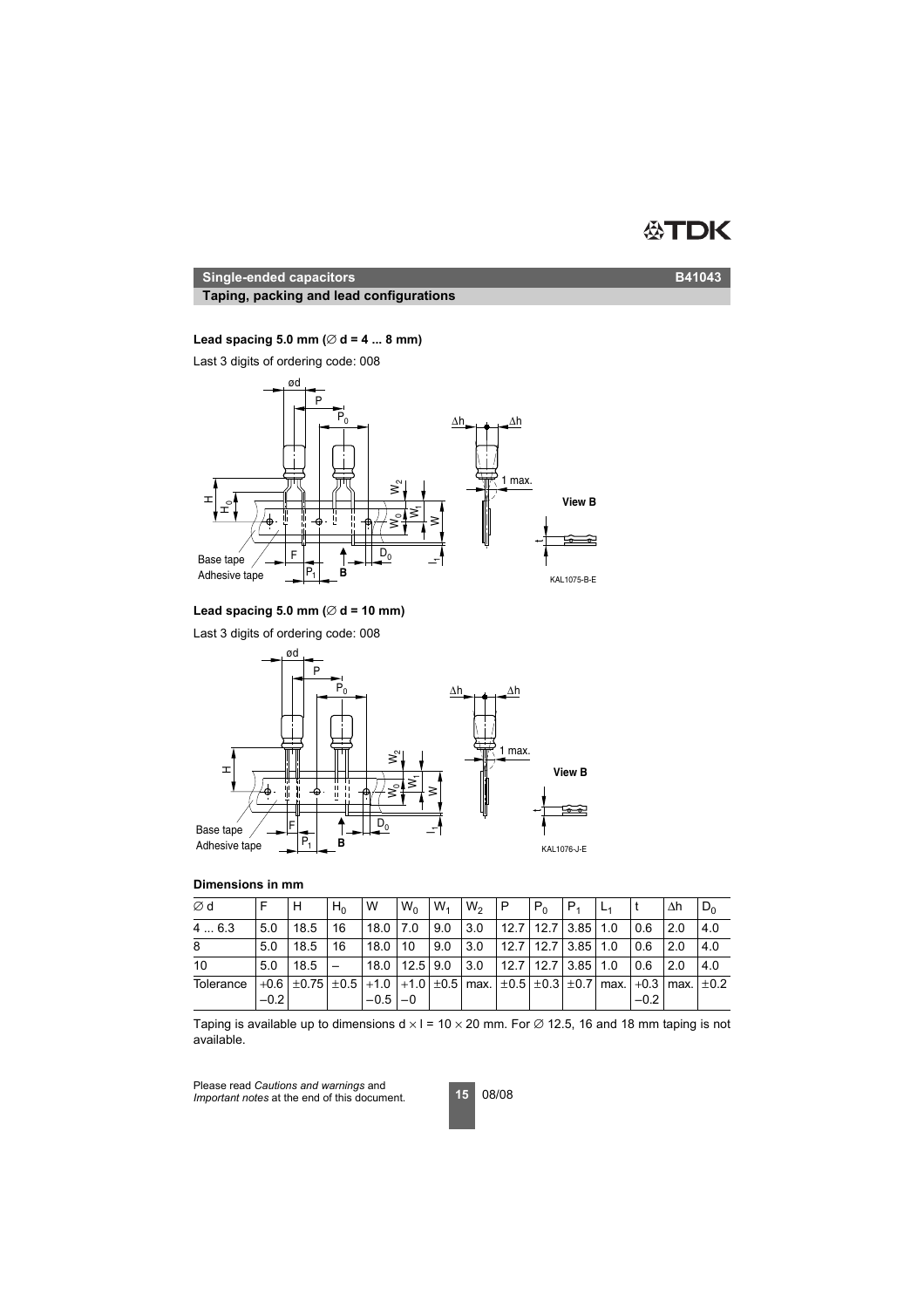#### ÆN DK

# **Single-ended capacitors B41043**

**Taping, packing and lead configurations**

# **Kinked or cut leads**

Single-ended capacitors are available with kinked or cut leads. Other lead configurations also available on request.

### **Kinked leads**

Last 3 digits of ordering code: 001







KAL1084-A

| Case size $d \times l$ (mm) | $a$ (mm) | Case size $d \times l$ (mm) a (mm) |     |
|-----------------------------|----------|------------------------------------|-----|
| $4 \times 7$                | 1.5      | $12.5 \times 16$                   | 5.0 |
| $5 \times 7$                | 2.0      | $12.5 \times 20$                   | 5.0 |
| $5 \times 11$               | 2.0      | $12.5 \times 25$                   | 5.0 |
| $6.3 \times 7$              | 2.5      | $12.5 \times 31.5$                 | 5.0 |
| $6.3 \times 11$             | 2.5      | $12.5 \times 35.5$                 | 5.0 |
| $6.3 \times 15$             | 2.5      | $12.5 \times 40$                   | 5.0 |
| $8 \times 7$                | 3.5      | $16 \times 20$                     | 7.5 |
| $8 \times 11.5$             | 3.5      | $16 \times 25$                     | 7.5 |
| $8 \times 15$               | 3.5      | $16 \times 31.5$                   | 7.5 |
| $8 \times 20$               | 3.5      | $16 \times 35.5$                   | 7.5 |
| $10 \times 12.5$            | 5.0      | $16 \times 40$                     | 7.5 |
| $10 \times 16$              | 5.0      | $18 \times 20$                     | 7.5 |
| $10 \times 20$              | 5.0      | $18 \times 25$                     | 7.5 |
| $10 \times 25$              | 5.0      | $18 \times 31.5$                   | 7.5 |
| $10 \times 31.5$            | 5.0      | $18 \times 35.5$                   | 7.5 |
|                             |          |                                    |     |

| Case size $d \times l$ (mm)   a (mm) |     |
|--------------------------------------|-----|
| $12.5 \times 16$                     | 5.0 |
| $12.5 \times 20$                     | 5.0 |
| $12.5 \times 25$                     | 5.0 |
| $12.5 \times 31.5$                   | 5.0 |
| $12.5 \times 35.5$                   | 5.0 |
| $12.5 \times 40$                     | 5.0 |
| $16 \times 20$                       | 7.5 |
| $16 \times 25$                       | 7.5 |
| $16 \times 31.5$                     | 7.5 |
| $16 \times 35.5$                     | 7.5 |
| $16 \times 40$                       | 7.5 |
| $18 \times 20$                       | 7.5 |
| $18 \times 25$                       | 7.5 |
| $18 \times 31.5$                     | 7.5 |
| $18 \times 35.5$                     | 7.5 |
| $18 \times 40$                       | 7.5 |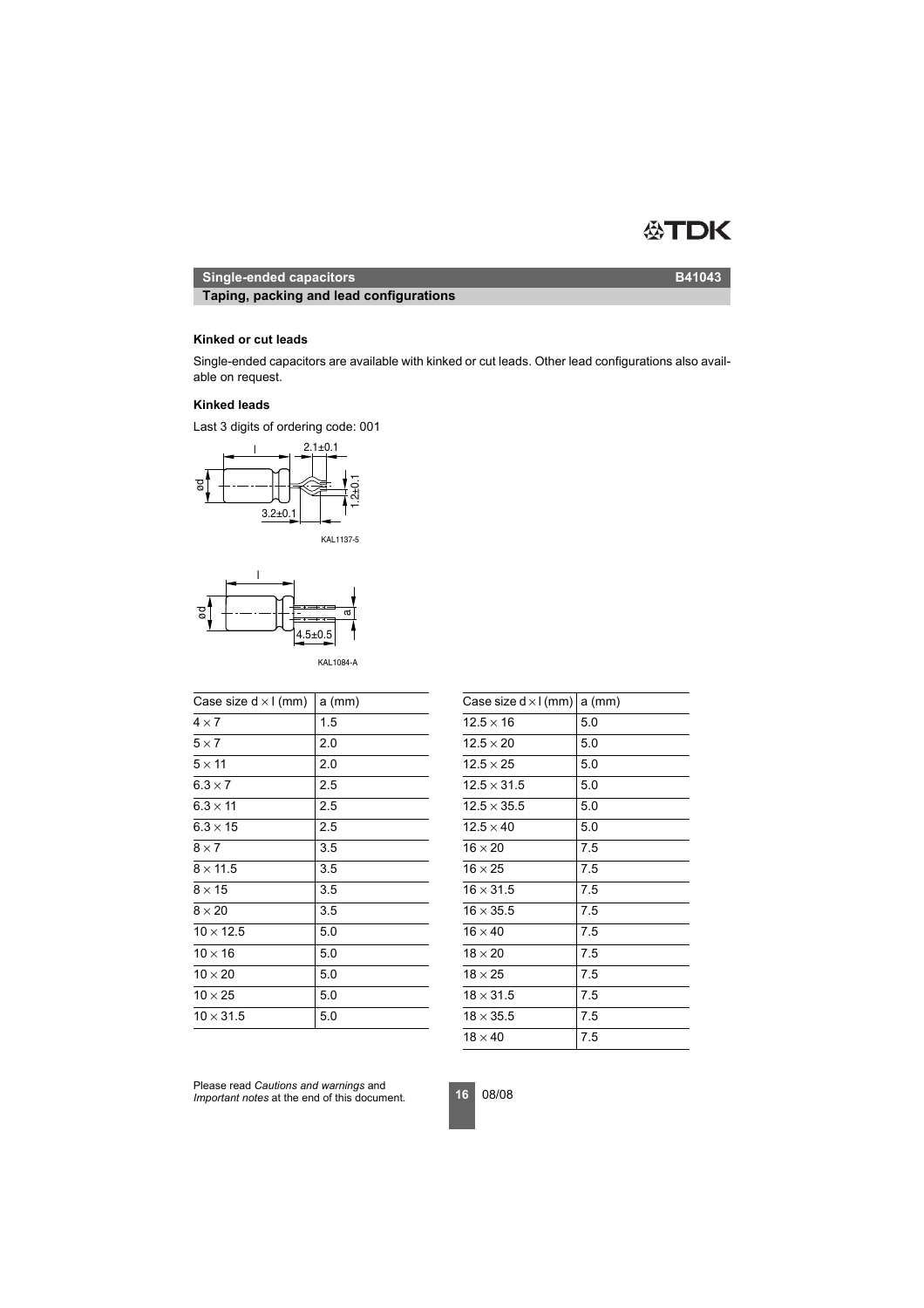# **ATDK**

# **Single-ended capacitors B41043**

# **Taping, packing and lead configurations**

### **Cut leads**

Last 3 digits of ordering code: 002



KAL1086-R

| Case size $d \times l$ (mm) | $a$ (mm) | Case size $d \times l$ (mm) a (mm) |     |
|-----------------------------|----------|------------------------------------|-----|
| $4 \times 7$                | 1.5      | $12.5 \times 16$                   | 5.0 |
| $5 \times 7$                | 2.0      | $12.5 \times 20$                   | 5.0 |
| $5 \times 11$               | 2.0      | $12.5 \times 25$                   | 5.0 |
| $6.3 \times 7$              | 2.5      | $12.5 \times 31.5$                 | 5.0 |
| $6.3 \times 11$             | 2.5      | $12.5 \times 35.5$                 | 5.0 |
| $6.3 \times 15$             | 2.5      | $12.5 \times 40$                   | 5.0 |
| $8 \times 7$                | 3.5      | $16 \times 20$                     | 7.5 |
| $8 \times 11.5$             | 3.5      | $16 \times 25$                     | 7.5 |
| $8 \times 15$               | 3.5      | $16 \times 31.5$                   | 7.5 |
| $8 \times 20$               | 5.0      | $16 \times 35.5$                   | 7.5 |
| $10 \times 12.5$            | 5.0      | $16 \times 40$                     | 7.5 |
| $10 \times 16$              | 5.0      | $18 \times 20$                     | 7.5 |
| $10 \times 20$              | 5.0      | $18 \times 25$                     | 7.5 |
| $10 \times 25$              | 5.0      | $18 \times 31.5$                   | 7.5 |
| $10 \times 31.5$            | 5.0      | $18 \times 35.5$                   | 7.5 |
|                             |          |                                    |     |

| Case size $d \times l$ (mm) | $a$ (mm) |
|-----------------------------|----------|
| $12.5 \times 16$            | 5.0      |
| $12.5 \times 20$            | 5.0      |
| $12.5 \times 25$            | 5.0      |
| $12.5 \times 31.5$          | 5.0      |
| $12.5 \times 35.5$          | 5.0      |
| $12.5 \times 40$            | 5.0      |
| $16 \times 20$              | 7.5      |
| $16 \times 25$              | 7.5      |
| $16 \times 31.5$            | 7.5      |
| $16 \times 35.5$            | 7.5      |
| $16 \times 40$              | 7.5      |
| $18 \times 20$              | 7.5      |
| $18 \times 25$              | 7.5      |
| $18 \times 31.5$            | 7.5      |
| $18 \times 35.5$            | 7.5      |
| $18 \times 40$              | 7.5      |
|                             |          |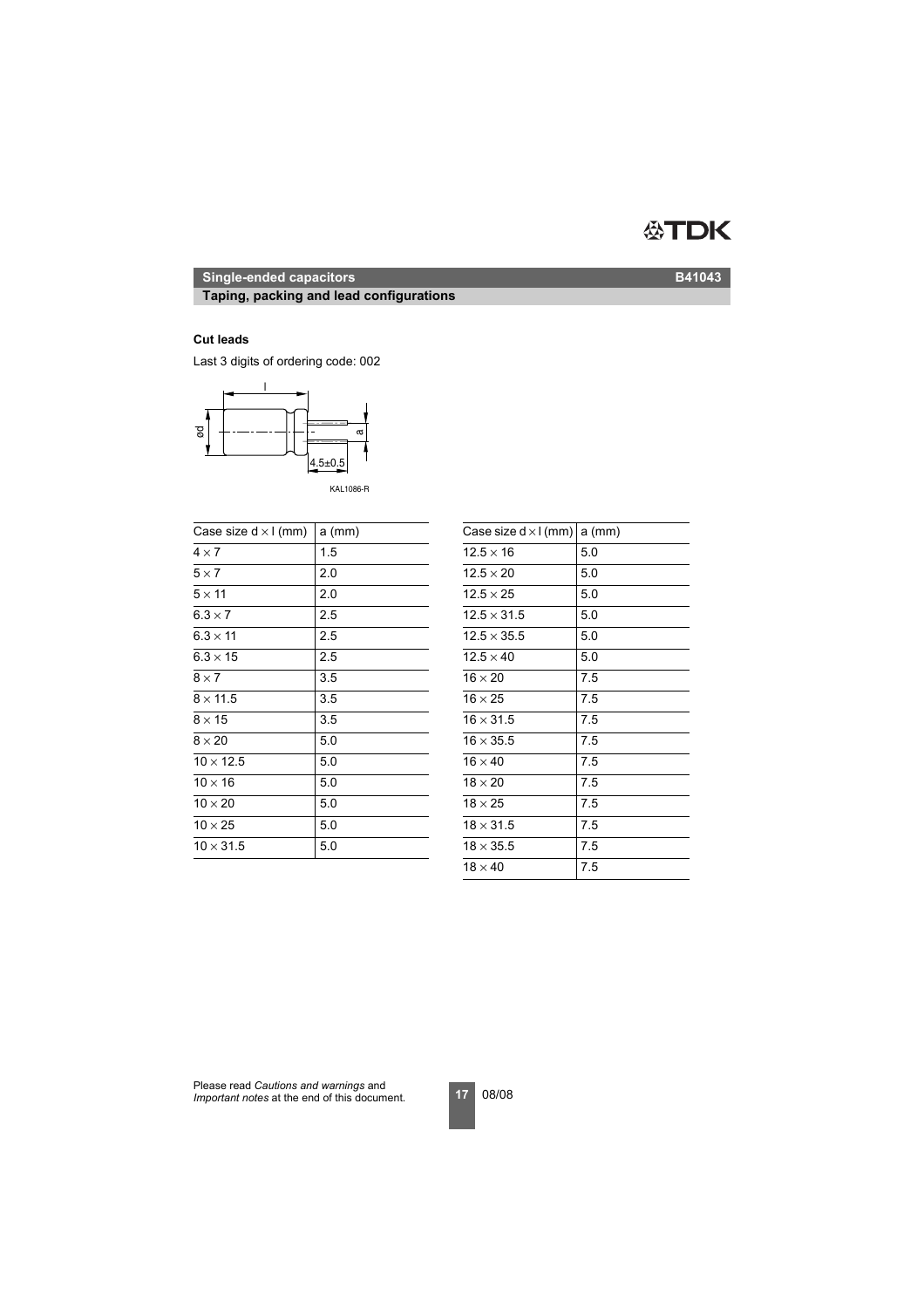

**Cautions and warnings**

### **General**

Also see "Important notes" on page 20.

- 1 Aluminum electrolytic capacitors have a bi-polar structure. This is marked on the body of the capacitor. A capacitor must not be mounted with reversed polarity. The application of an AC or reverse voltage may cause a short circuit or damage the capacitor. Bi-polar capacitors must not be used in AC applications, where the polarity may be reversed in the circuits or is unknown.
- 2 The DC voltage applied to the capacitor terminal must not exceed its rated operating voltage, as this will result in a rapid increase of the leakage current and may damage the capacitor. It is recommended to operate the capacitor at 70–80% of its rated voltage to optimize its service life.
- 3 The ripple current applied to the capacitor must be within the permitted range. An excessive ripple current leads to impaired electrical properties and may damage the capacitor. Note that the sum of the peak values of the ripple voltage and the DC operating voltage must not exceed the rated DC voltage.
- 4 Capacitors must be used within their permitted range of operating temperature. Operation at room temperature optimizes their service life.
- 5 Capacitors with case diameter ≥8 mm are equipped with a safety vent. In capacitors fitted with a lead or soldering lug, the safety vent is usually located at the base of the case. It needs sufficient space around it to operate optimally. The following dimensions are recommended: for case diameter  $d = 8$  to 16 mm, more than 2 mm; for  $d = 18$  to 35 mm, more than 3 mm; and for  $d = 42$  mm or more, more than 5 mm.
- 6 Capacitors should not be mounted with the safety vent face down on the board. Do not locate any wire or copper trace near the safety vent. Do not reverse the voltage, as this may result in excess pressure and the leakage of electrolyte.
- 7 Gas is released through the safety vent when the pressure inside the capacitor is too high. A gaseous liquid around the safety vent does not indicate a leakage of electrolyte.
- 8 The capacitor should be stored under conditions of normal temperature and in a non-acid, non-alkali environment of normal humidity. Exposure to high temperatures, for example under direct sunlight, will reduce its operating life. If the capacitor is stored in an environment containing acids or alkalis, the solderability of the leads may be affected.
- 9 The leakage current of an aluminum electrolytic capacitor may increase after a long period of storage. After such storage, the capacitor must be aged by applying the rated operating voltage for 6–8 hours before use.
- 10 Manual soldering:
	- a Soldering must be performed within the specified conditions. Bit temperature: 350 °C; application time of soldering iron: 3 seconds.
	- b Ensure that the soldering iron does not touch any part of the capacitor body.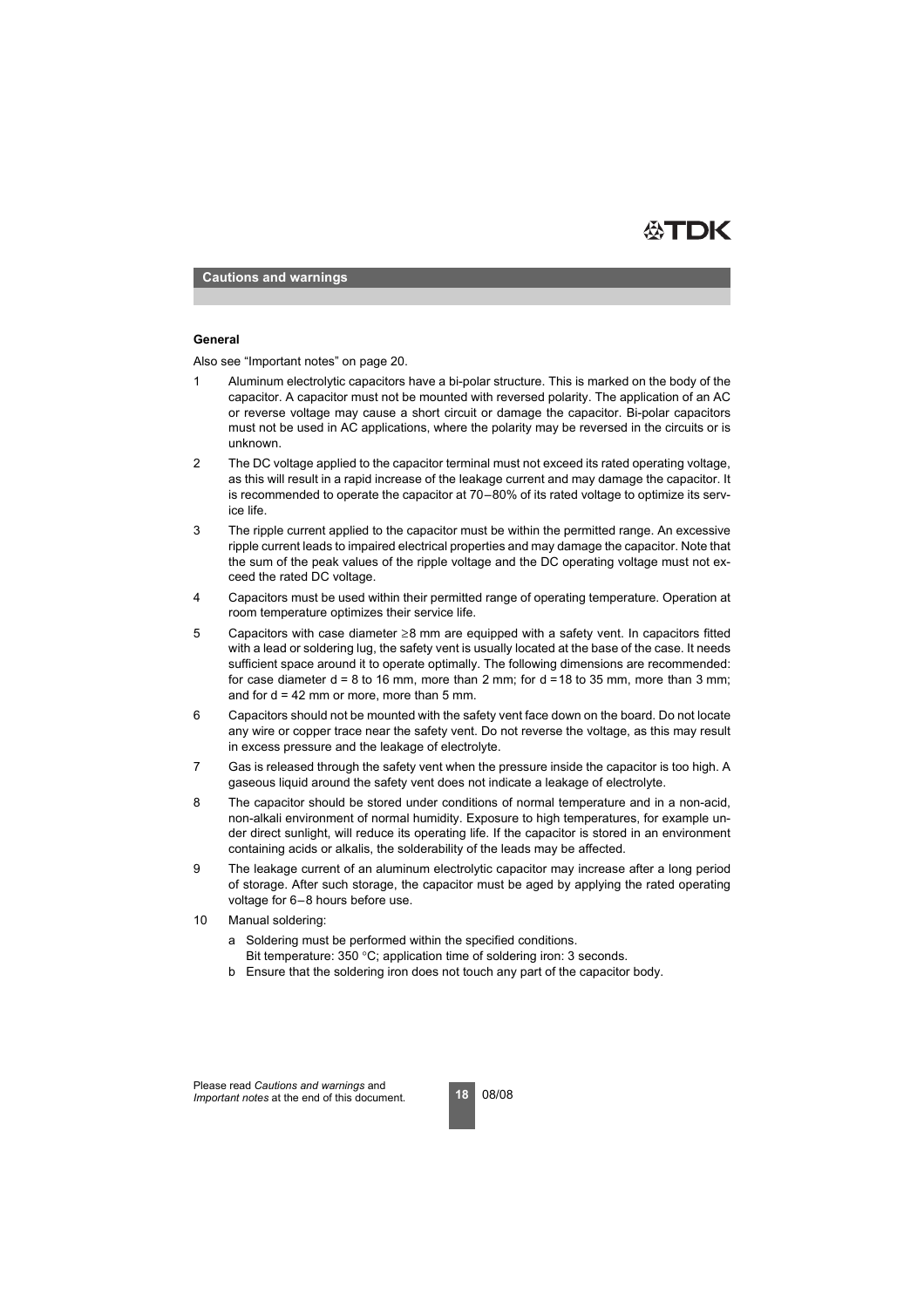

### **Cautions and warnings**

- 11 Do not apply excessive force to the leads and terminals. Do not move the capacitor after soldering it onto the PC board and do not carry the PC board by gripping the capacitor. Observe the following rules to prevent undue stress to the capacitor:
	- a Do not tilt or bend the capacitor after soldering.
	- b Ensure that the terminal spacing matches the corresponding hole spacing on the PC board.
- 12 The aluminum case is not insulated from the cathode. Do not place a conductor under the aluminum capacitors on the PC board as this may cause a short circuit. The case and top of capacitors used in switched mode power supplies have a high-voltage-resistant heat shrink sleeve to ensure safe usage.
- 13 The leads of capacitors with a case diameter exceeding 14 mm cannot be used for fixing.